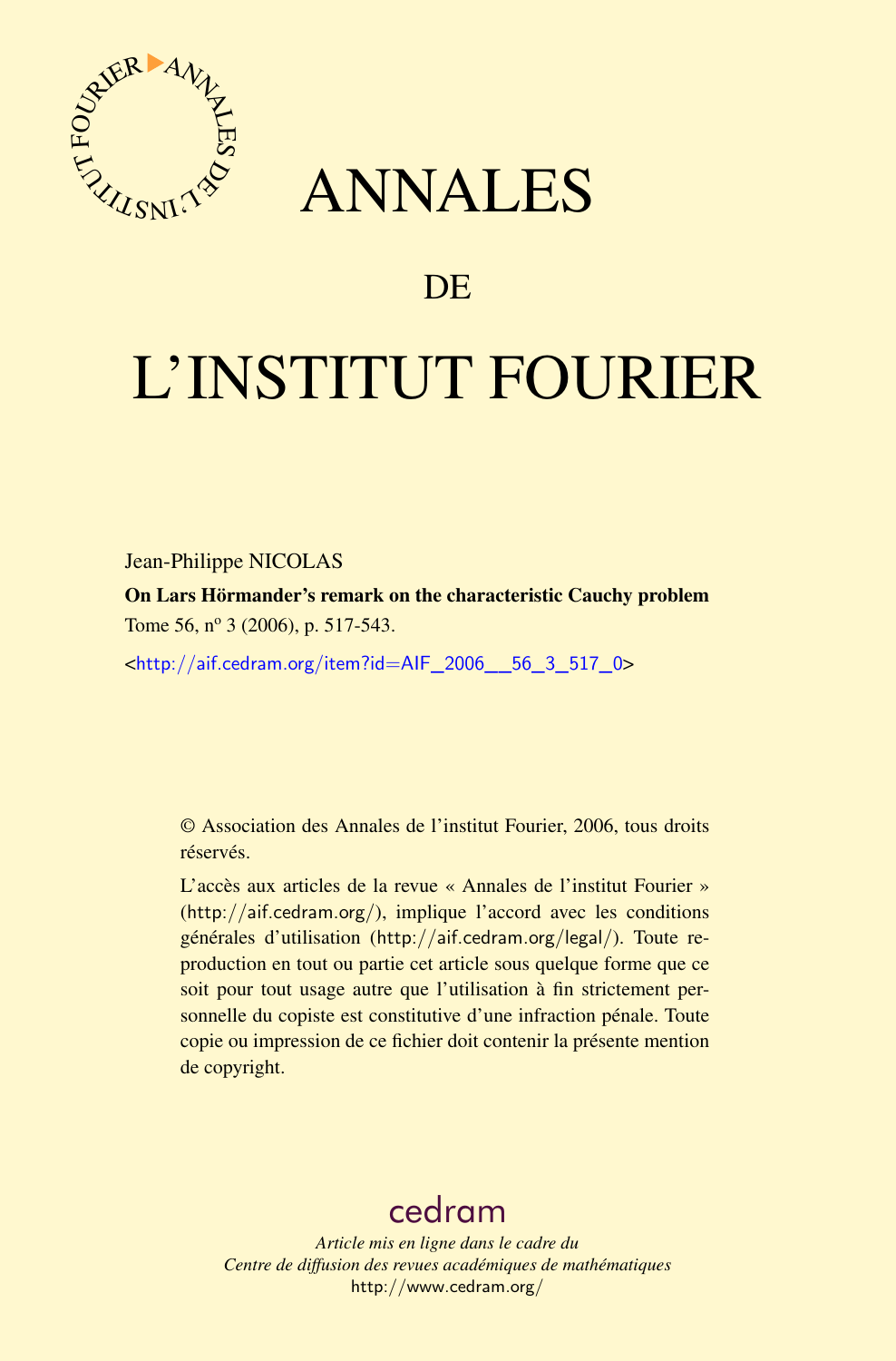### ON LARS HÖRMANDER'S REMARK ON THE CHARACTERISTIC CAUCHY PROBLEM

#### **by Jean-Philippe NICOLAS**

ABSTRACT. — We extend the results of a work by L. Hörmander  $[9]$  concerning the resolution of the characteristic Cauchy problem for second order wave equations with regular first order potentials. The geometrical background of this work was a spatially compact spacetime with smooth metric. The initial data surface was spacelike or null at each point and merely Lipschitz. We lower the regularity hypotheses on the metric and potential and obtain similar results. The Cauchy problem for a spacelike initial data surface is solved for a Lipschitz metric and coefficients of the first order potential that are  $L^{\infty}_{\text{loc}}$ , with the same finite energy solution space as in the smooth case. We also solve the fully characteristic Cauchy problem with very slightly more regular metric and potential : essentially, a  $\mathcal{C}^1$ metric and a potential with continuous coefficients of the first order terms and locally  $L^{\infty}$  coefficients for the terms of order 0.

Résumé. — Nous étendons des résultats dus à L. Hörmander [9] concernant la résolution du problème de Cauchy caractéristique pour des équations d'onde du second ordre avec un potentiel régulier du premier ordre. Le cadre géométrique de [9] était un espace-temps spatialement compact avec une métrique régulière. L'hypersurface sur laquelle les données initiales sont fixées était spatiale ou caractéristique en chaque point et simplement de régularité Lipschitz. Nous affaiblissons les hypothèses de régularité sur la métrique et le potentiel et nous obtenons des résultats analogues. Le problème de Cauchy pour une hypersurface spatiale est résolu dans le cas d'une métrique Lipschitz et pour un potentiel dont les coefficients sont localement  $L^{\infty}$ , avec le même espace de solutions que dans le cas régulier. Nous résolvons également le problème de Cauchy totalement caractéristique dans un cadre très légèrement plus régulier : essentiellement, une métrique  $\mathcal{C}^1$  et un potentiel dont les coefficients des termes du premier ordre sont continus et ceux des termes d'ordre $0$  sont localement  $L^\infty.$ 

#### **1. Introduction**

In 1990, in a paper entitled "A remark on the characteristic Cauchy problem" [\[9\]](#page-27-0), L. Hörmander solved the global Cauchy problem for a class of wave

*Keywords:* Wave equation, Cauchy problem, characteristic Cauchy problem, very weak regularity.

*Math. classification:* 35A05, 35L05, 35L15.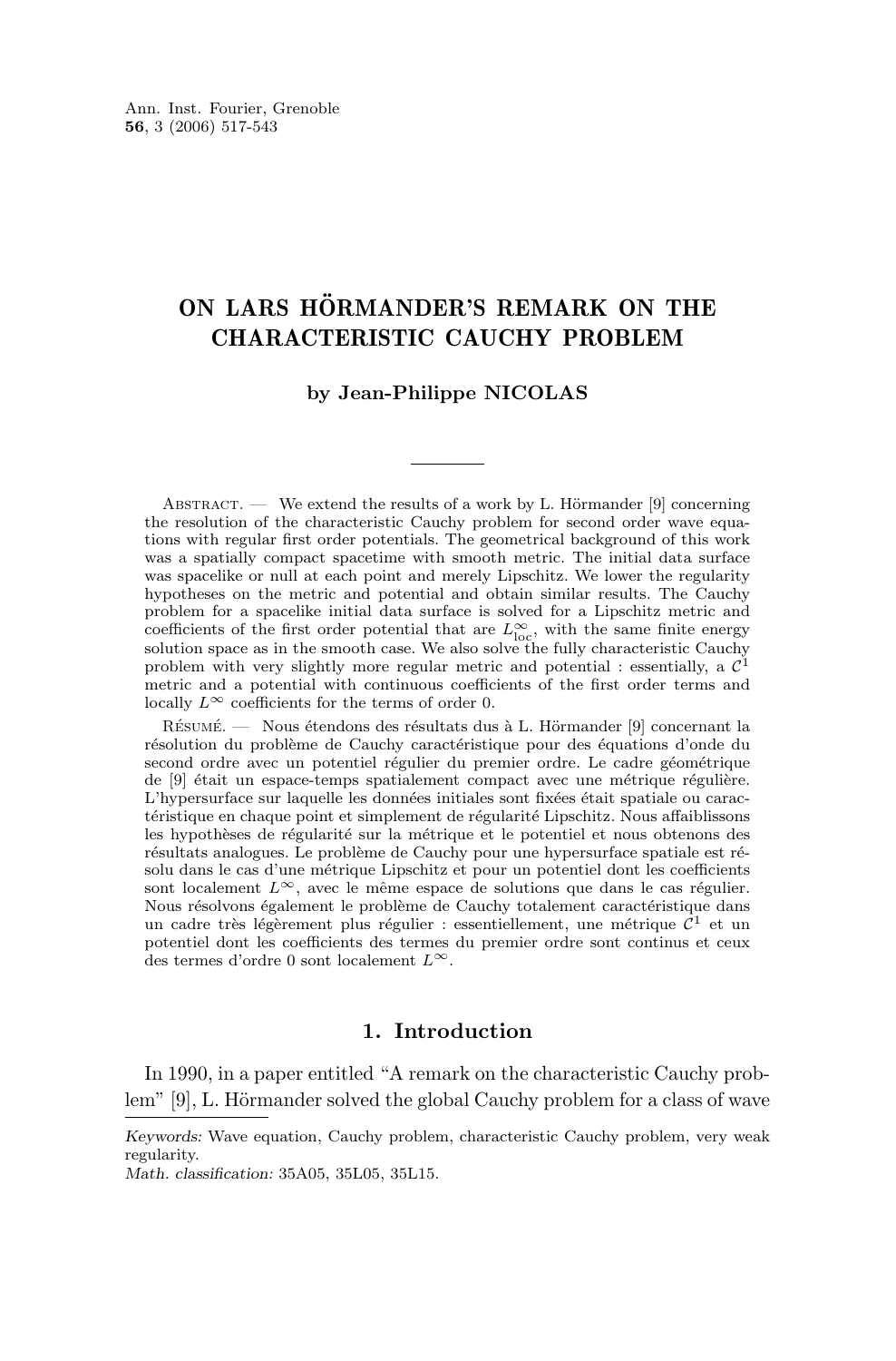equations on spatially compact space-times with initial data hypersurfaces that were weakly spacelike (*i.e.,* at almost every point either null or spacelike) and merely Lipschitz. He assumed the metric on his space-time to be smooth and the equations he was considering were first order perturbations of the covariant scalar wave equation associated with the metric, the first order perturbation consisting of a differential operator with smooth coefficients. At the end of his work, he remarked that all the estimates depended only on the Lipschitz norm of the metric and the  $L^{\infty}$  norms of the coefficients of the first order term (on a given large enough time interval on which the solution is studied) ; he concluded that this was the proper generality of his theorem. However, he did not prove that the result could be extended to the case of a Lipschitz metric and a first order differential perturbation with  $L^{\infty}$  coefficients. To this day and to the author's knowledge, this final remark has remained unchecked.

In addition to the mathematical interest of this question, it is relevant for matters related to scattering theory in general relativity in which the author is at present involved : namely, the construction of geometrical versions of scattering theory in generic non-stationary space-times, based on conformal techniques. Such ideas can be traced back to 1963, when R. Penrose put forward in [\[12\]](#page-27-0) the essential ideas of the resolution of the characteristic Cauchy problem for field equations in relativity. These ideas were then used by F.G. Friedlander to give a conformal construction of scattering theory for the wave equation on static space-times in [\[7,](#page-27-0) [8\]](#page-27-0), respectively in 1980 and 2001. In 1990, J.C. Baez, I.E. Segal and Z.F. Zhou applied a similar idea to nonlinear conformally invariant wave equations on flat space-time. On the same year and in the same issue of the same journal, L. Hörmander produced his rigorous proof of the solution to the characteristic Cauchy problem for wave equations on spatially compact space-times [\[9\]](#page-27-0). This is fundamental for any conformal description of scattering and Hörmander's proof, based on energy estimates, allows to work with minimum regularity solutions, which is the natural framework of scattering theory. In 2004, L.J. Mason and the author [\[11\]](#page-27-0) proposed a conformal construction of a scattering operator for spin  $1/2$  and spin 1 massless fields on generic non stationary asymptotically simple space-times with smooth conformal infinity. This construction uses Penrose's ideas and a modification of Hörmander's proof that allows to establish the equivalence with a standard analytic time-dependent scattering theory, defined in terms of classical wave operators.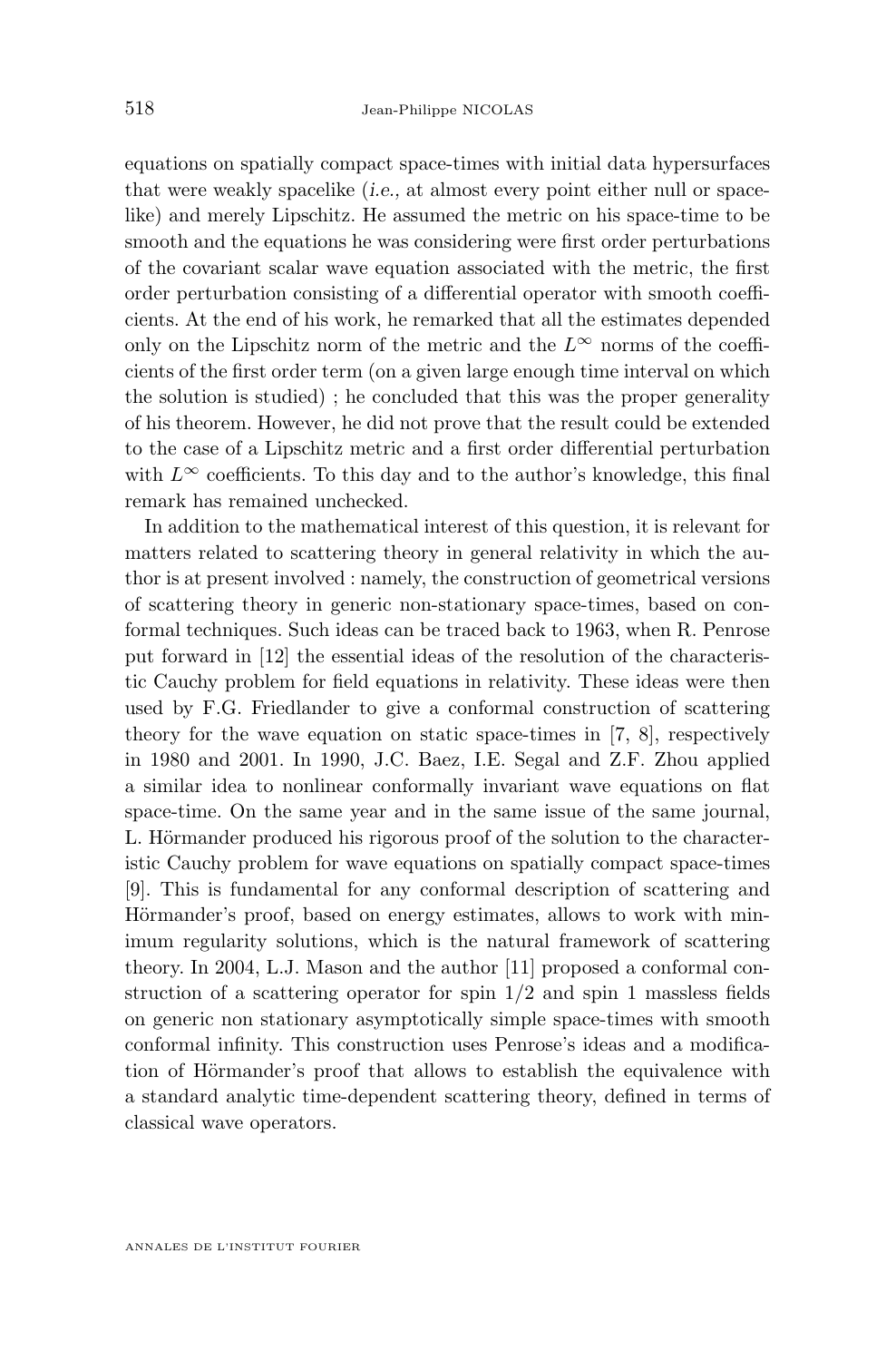The notion of asymptotic simplicity, on which [\[11\]](#page-27-0) was strongly relating, was defined by R. Penrose, as a simple geometric description of asymptotic flatness. For some time, this was considered by many as an idealised model, because no known solution of the Einstein vacuum equations, except Minkowski space-time, was asymptotically simple. The first examples of vacuum space-times that approached the asymptotically simple framework were the space-times of D. Christodoulou and S. Klainerman [\[2\]](#page-27-0), propagated from initial data close to Minkowski space. These space-times are non-stationnary and only fail to be asymptotically simple because of a small lack or regularity at null infinity. Since this work, other generically non-stationary vacuum space-times have been constructed, by J. Corvino [\[5\]](#page-27-0), P. Chrusciel and E. Delay [\[3,](#page-27-0) [4\]](#page-27-0) and J. Corvino and R.M. Schoen [\[6\]](#page-27-0). They are asymptotically simple with specifyable regularity at null and timelike infinity, and diffeomorphic to Schwarzschild or Kerr spacetime in a neighbourhood of spacelike infinity. Then, S. Klainerman and F. Nicolò [\[10\]](#page-27-0) proved that for initial data that are close to flat space-time and with stronger fall-off assumptions than in [\[2\]](#page-27-0), the corresponding global solution of the Einstein vacuum equations is asymptotically simple.

The regularity of conformal infinity encodes the fall-off of the physical metric ; the more regular conformal infinity, the stronger the fall-off. So, working with less regularity of the conformal metric at conformal infinity, means working with larger classes of physical metrics. If in particular one wishes to extend the constructions of  $[11]$  to the space-times of  $[2]$ , then the characteristic Cauchy problem must be solved in frameworks that are only slightly more regular than what L. Hörmander had in mind in his final remark in [\[9\]](#page-27-0). It is therefore quite crucial to prove this remark. The present work is a step in this direction. The results of [\[9\]](#page-27-0) are extended to the regularity setting proposed by Hörmander for the standard Cauchy problem ; we also treat the fully characteristic Cauchy problem (Goursat problem), for this we impose a little more regularity, but we remain below the actual regularity of conformal infinity for the space-times of [\[2\]](#page-27-0). The paper is organized as follows.

- In section [2,](#page-4-0) we describe the geometrical setting and give a summary of L. Hörmander's result (theorem [2.1\)](#page-7-0). His work deals with the Cauchy problem for initial data surfaces that are allowed locally to be spacelike or null and thus solves the standard Cauchy problem as well as the characteristic Cauchy problem.
- Section [3](#page-8-0) contains the main results of this work. In subsection [3.1,](#page-8-0) theorem [3.2](#page-9-0) solves the Cauchy problem in the regularity setting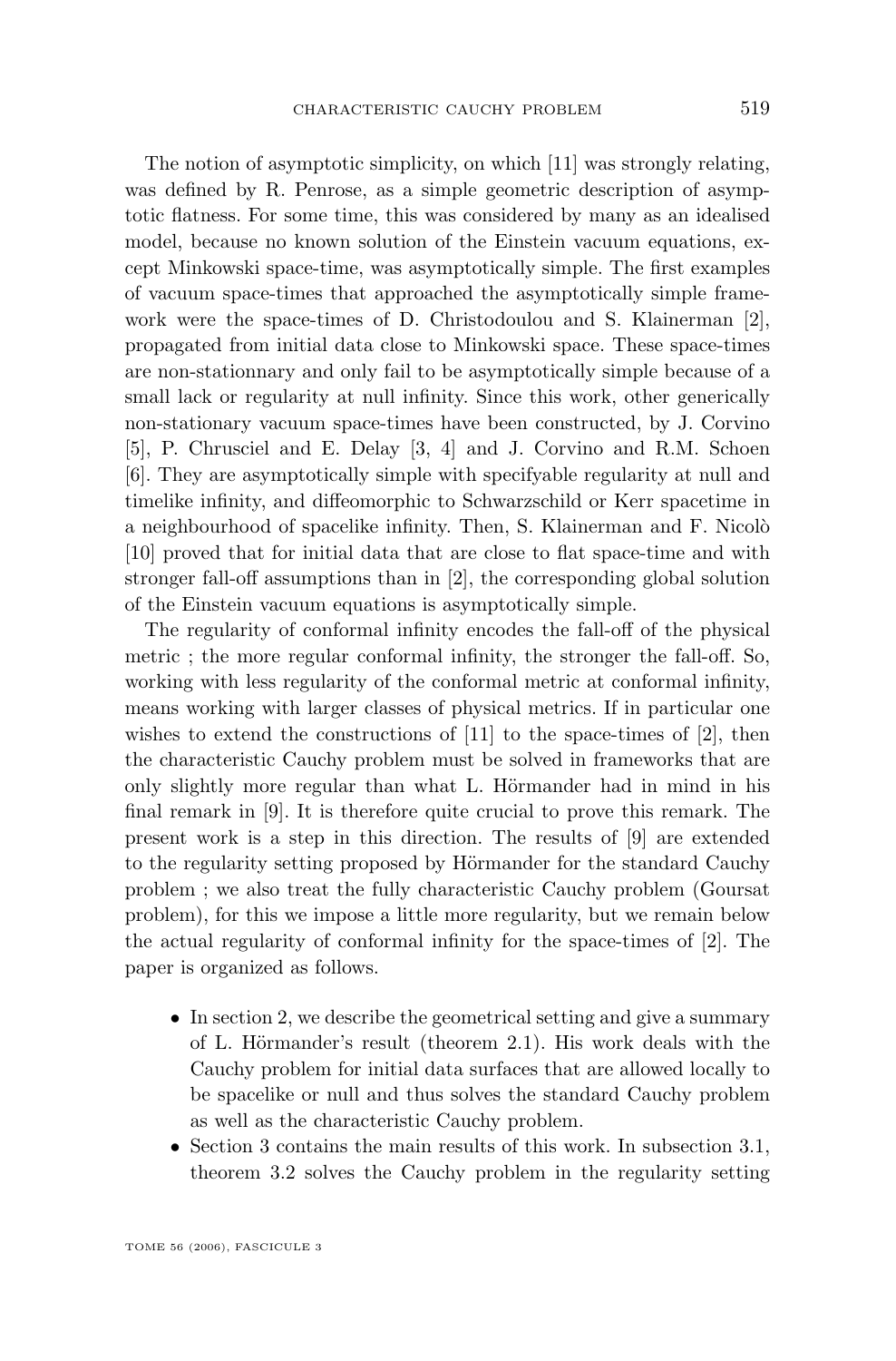<span id="page-4-0"></span>proposed by L. Hörmander. Minimum regularity solutions in fact remain continuous in time with values in  $H<sup>1</sup>$ . A corollary for equations that are homogeneous of the second order is then obtained. In this case, we have access to  $H^2$  solutions for more regular data. Subsection [3.2](#page-10-0) treats the fully characteristic Cauchy problem. It uses crucially the corollary of section [3.1](#page-8-0) to define a regularization of solutions that has the strong convergence properties appropriate for obtaining the fundamental energy estimates. In theorem [3.4,](#page-10-0) the well posedness is proved for a  $\mathcal{C}^1$  metric and coefficients of lower order terms that are assumed to be continuous for the first order terms and  $L^\infty_{\text{loc}}$  for the zero-order terms. The proof follows the essential structure of Hörmander's proof, based on two reciprocal energy estimates between some spacelike slice and the null hypersurface, followed by the construction of one solution to the characteristic Cauchy problem. It turns out that the theorem is in fact valid for a regularity setting intermediate between what Hörmander proposed and that of theorem [3.4](#page-10-0) ; this is expressed in theorem [3.5.](#page-10-0)

• The proofs of the theorems are given in the last section.

For simplicity, we work with a scalar wave equation with real-valued unknown function. However, the theorems are also valid for a wave equation with complex, tensor or spinor valued unknown function (for spinor fields, provided the space-time admits a spin-structure).

#### **2. Geometrical and functional framework and summary of Lars Hörmander's result**

The geometrical framework chosen by Hörmander is as follows :  $X$  is a  $\mathcal{C}^{\infty}$  compact manifold of dimension  $n \geq 1$  and  $\tilde{X} = \mathbb{R}_t \times X$ . For  $t \in \mathbb{R}$ , we denote  $X_t = \{t\} \times X$ . We consider on X a time dependent Riemannian metric  $g(t)$  assumed to be  $\mathcal{C}^{\infty}$  on  $\tilde{X}$ . An immediate consequence of this is

PROPERTY 1. — *There exist two continuous positive functions*<sup>(1)</sup>  $C_1$ and  $C_2$  on  $\mathbb R$  *such that, for a given local smooth coordinate system on*  $X$ *, the matrix*  $G = (g_{\alpha\beta})$  *satisfies, as a quadratic form on*  $\mathbb{R}^n$  *:* 

$$
C_1(t)\mathrm{Id}_n \leqslant G(t,x) \leqslant C_2(t)\mathrm{Id}_n, \ \forall (t,x) \in \tilde{X},
$$

where  $\mathrm{Id}_n$  denotes the  $n \times n$  *identity matrix.* 

 $(1)$  In [\[9\]](#page-27-0), for simplicity, it is assumed that  $C_1$  and  $C_2$  are constants. This is of course unimportant since one can always restrict the study to a generic compact time interval  $[-T, T].$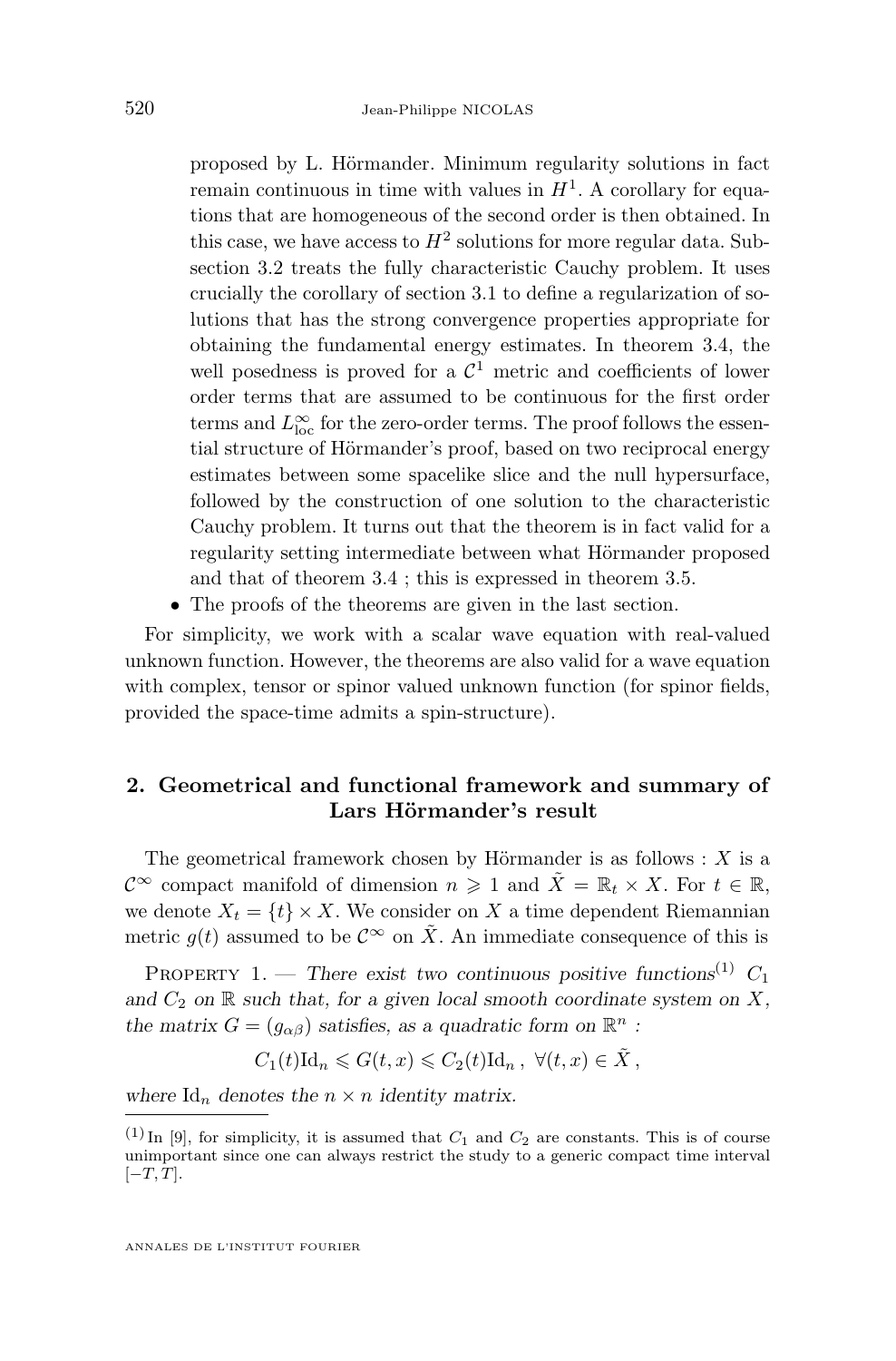<span id="page-5-0"></span>We also define  $d\nu$  a fixed smooth density on X ; in local coordinates  $d\nu = \gamma dx$ . We can assume that  $d\nu$  is the volume measure induced by a smooth Riemannian metric h on X ; dtd $\nu$  is then the measure induced by the smooth Riemannian metric  $\tilde{h} = dt^2 + h$  on  $\tilde{X}$ . We denote  $\nabla$  and  $\tilde{\nabla}$  the Levi-Civita connections induced respectively by h and  $\tilde{h}$ .

We work with Sobolev spaces  $H^{\mu}$  and  $H_{\text{loc}}^{\mu}$  defined on X and  $\tilde{X}$  for any  $\mu \in \mathbb{R}$  by local identification with the corresponding function spaces on smooth open sets of  $\mathbb{R}^n$  and  $\mathbb{R}^{n+1}$ . We only use explicit norms for  $\mu = 0$  or 1; in fact we have natural norms on  $H^k(X)$  and  $H^k(\tilde{X})$  for any  $k \in \mathbb{N}$ :

(2.1) 
$$
||u||_{H^k(X)}^2 = \sum_{p=0}^k \int_X \langle \nabla^p u, \nabla^p u \rangle d\nu,
$$

(2.2) 
$$
||u||_{H^k(\tilde{X})}^2 = \sum_{p=0}^k \int_{\tilde{X}} \left\langle \tilde{\nabla}^p u, \tilde{\nabla}^p u \right\rangle dt d\nu
$$

where the same notation  $\langle \cdot, \cdot \rangle$  refers to the inner product on tensors at a point induced by h or h. The inner products associated to the norms  $(2.1)$ and (2.2) are denoted  $\langle \dots \rangle_{H^k(X)}$  and  $\langle \dots \rangle_{H^k(\tilde{X})}$ . On  $H^1(X)$ , we also define a norm  $\|.\|_{H^1(X_t)}$  that is more closely related to the metric  $g(t)$ :

(2.3) 
$$
||u||_{H^1(X_t)}^2 = \int_X \left( g^{\alpha\beta}(t,x) \partial_\alpha u(x) \partial_\beta u(x) + |u(x)|^2 \right) d\nu(x).
$$

The  $H^1$  norms (2.1) and (2.3) are equivalent for any  $t \in \mathbb{R}$  and the equivalence is locally uniform in  $t$ . Another type of function space we shall need to consider is  $W^{1,\infty}(\mathcal{O})$  (resp.  $W^{1,\infty}_{loc}(\mathcal{O})$ ), where  $\mathcal O$  is an open set of X or  $\tilde{X}$ ; it is defined as the space of functions in  $L^{\infty}(\mathcal{O})$  (resp.  $L^{\infty}_{\text{loc}}(\mathcal{O})$ ) such that their gradient is also in  $L^{\infty}(\mathcal{O})$  (resp.  $L^{\infty}_{loc}(\mathcal{O})$ ).

On  $X$ , we consider a wave equation of the form

(2.4) u + L1u = 0

where  $\Box$  denotes the simplified d'Alembertian

(2.5) 
$$
\Box = \frac{\partial^2}{\partial t^2} - \gamma^{-1} \frac{\partial}{\partial x^{\alpha}} \left( \gamma g^{\alpha \beta} \frac{\partial}{\partial x^{\beta}} \right),
$$

and  $L_1$  is a general first order differential operator

(2.6) 
$$
L_1 = b^0 \frac{\partial}{\partial t} + b^\alpha \frac{\partial}{\partial x^\alpha} + c
$$

whose coefficients  $b^0$ ,  $b^{\alpha}$  and c are assumed to be  $\mathcal{C}^{\infty}$  functions on  $\tilde{X}$ . The hypersurface on which the initial data are specified can be a spacelike Cauchy hypersurface for a standard Cauchy problem, a light cone for a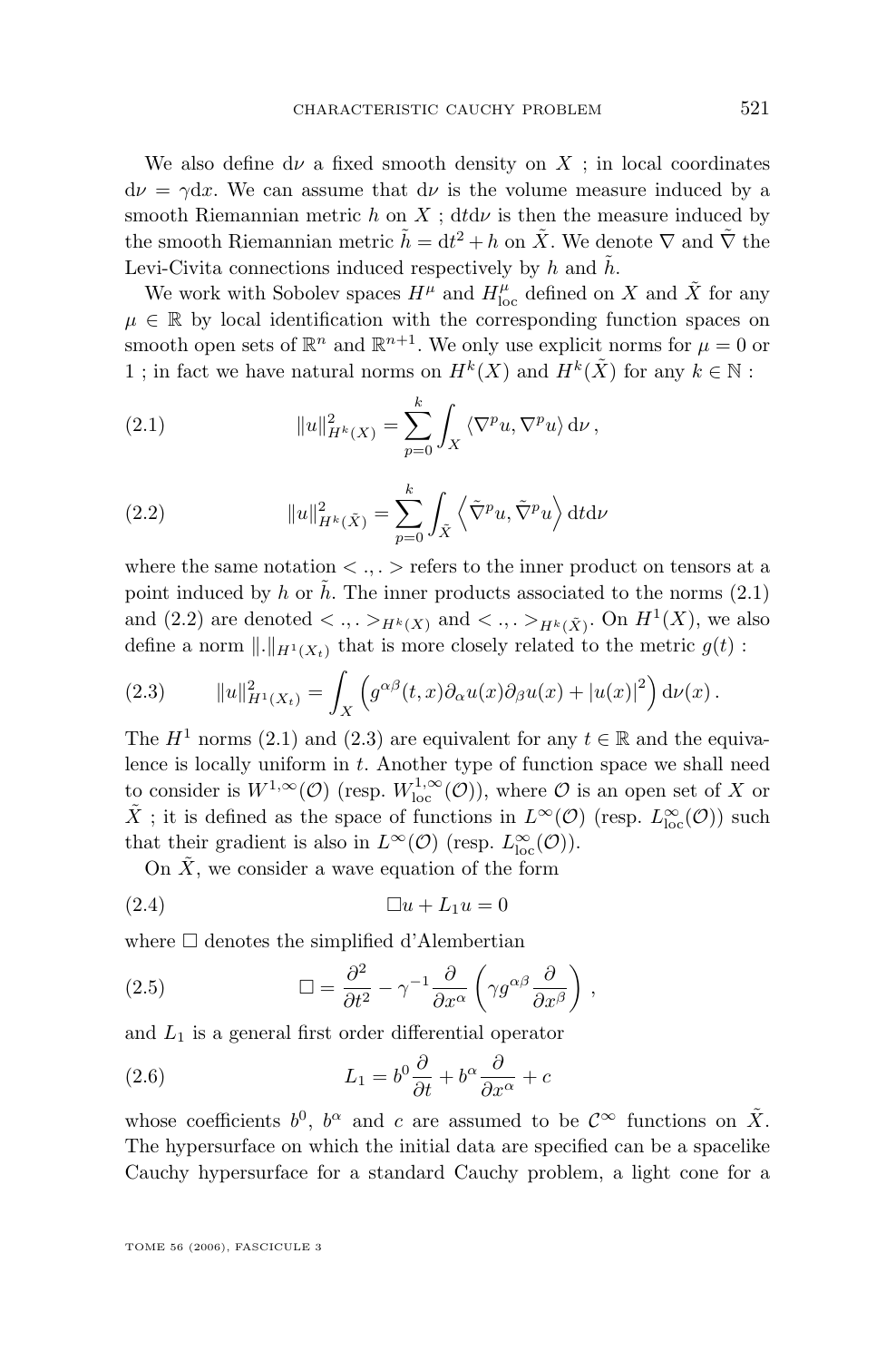<span id="page-6-0"></span>characteristic Cauchy problem (Goursat problem), or anything in between. It is defined as follows

(2.7) 
$$
\Sigma = \{ (\varphi(x), x) \, ; \, x \in X \}, \varphi \, : \, X \longrightarrow \mathbb{R} \, ,
$$

where  $\varphi$  is simply assumed to be Lipschitz on X, to allow for singularities such as the vertex of a light cone, and weakly spacelike, *i.e.,*

(2.8) 
$$
g^{\alpha\beta}(\varphi(x),x)\partial_{\alpha}\varphi(x)\partial_{\beta}\varphi(x) \leq 1 \text{ almost everywhere on } X.
$$

Condition (2.8) has a meaning, since Lipschitz functions are differentiable almost everywhere, and it simply says that  $\Sigma$  is allowed to be locally spacelike or null but not timelike.

We consider on  $\Sigma$  the density measure  $d\nu_{\Sigma}$  which is simply  $d\nu$  lifted to  $\Sigma$ using parametrization (2.7). The hypersurface  $\Sigma$  being merely Lipschitz, we can define the spaces  $H^{\mu}(\Sigma)$  only for  $|\mu| \leq 1$ ; these spaces are canonically isomorphic to the corresponding Sobolev spaces on X by  $(2.7)$ . On  $L^2(\Sigma)$ and  $H^1(\Sigma)$ , we consider the norms  $\|.\|_{L^2(\Sigma)}$  and  $\|.\|_{H^1(\Sigma)}$ , naturally induced by this isomorphism. We also define a norm  $\|.\|_{H^1(\Sigma;g)}$  on  $H^1(\Sigma)$  in the two following equivalent manners : if the element  $\psi$  of  $H^1(\Sigma)$  is considered as the lift on  $\Sigma$  of an element of  $H^1(X)$ , the norm has the form

(2.9) 
$$
\|\psi\|_{H^1(\Sigma;g)}^2 = \int_X \left\{ |\psi|^2 + g^{\alpha\beta}(\varphi(x),x) \partial_\alpha \psi(x) \partial_\beta \psi(x) \right\} d\nu
$$

and if  $\psi$  is defined as the trace on  $\Sigma$  of some  $\Psi \in H^{3/2}_{\text{loc}}(\tilde{X}),$ (2.10)

$$
\|\psi\|_{H^1(\Sigma; g)}^2 = \int_{\Sigma} \left\{ |\Psi|^2 + g^{\alpha\beta} \left( \partial_\alpha \Psi + \partial_\alpha \varphi \partial_t \Psi \right) \left( \partial_\beta \Psi + \partial_\beta \varphi \partial_t \Psi \right) \right\} d\nu_{\Sigma}.
$$

The norms  $\|.\|_{H^1(\Sigma;g)}$  and  $\|.\|_{H^1(\Sigma)}$  are of course equivalent. We shall also consider the foliation  $\{\Sigma_t\}_{t\in\mathbb{R}}$ 

(2.11) 
$$
\Sigma_t = \{(t + \varphi(x), x) \; ; x \in X\}, \; \Sigma_0 = \Sigma.
$$

On each  $\Sigma_t$ , we define the spaces  $H^{\mu}(\Sigma_t)$ ,  $-1 \leq \mu \leq 1$ . These spaces are canonically isomorphic to the corresponding spaces on  $\Sigma$  by parametrizations (2.7) and (2.11). We use this canonical isomorphism to identify  $H^{\mu}(\Sigma_t)$ with  $H^{\mu}(\Sigma)$ . On  $H^1(\Sigma_t)$ , in addition to the norm  $\|.\|_{H^1(\Sigma)}$  inherited from the previous identification, we can also consider a norm involving the restriction to  $\Sigma_t$  of the metric g. Its definition is analogous to (2.9) and  $(2.10)$ : for  $\psi \in H^1(\Sigma_t)$  seen as the lift on  $\Sigma_t$  of an element of  $H^1(X)$ ,

(2.12) 
$$
\|\psi\|_{H^1(\Sigma_t; g)}^2 = \int_X \left\{ |\psi|^2 + g^{\alpha\beta} (t + \varphi(x), x) \partial_\alpha \psi(x) \partial_\beta \psi(x) \right\} d\nu
$$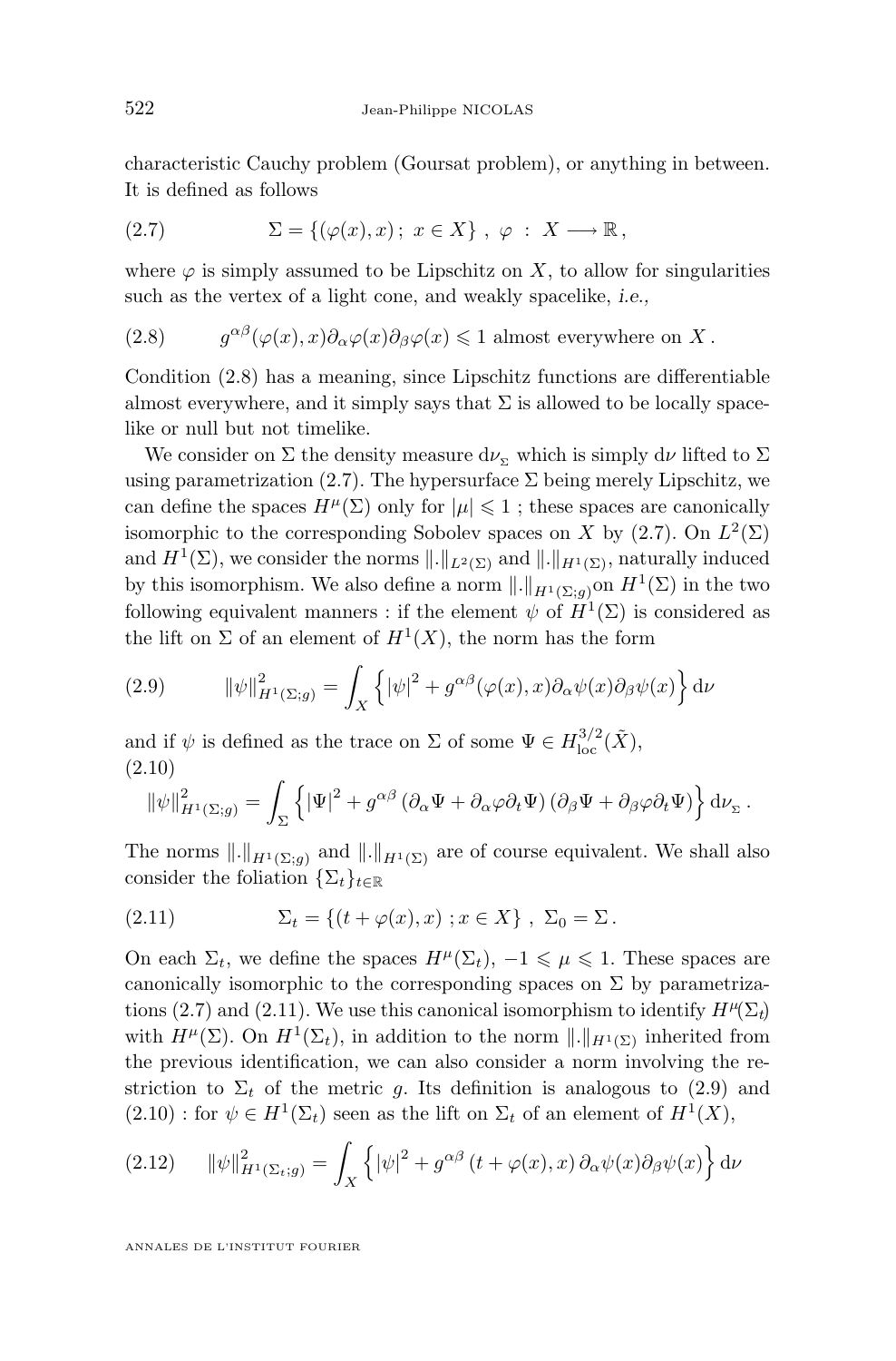<span id="page-7-0"></span>and for  $\psi$  defined as the trace on  $\Sigma_t$  of some  $\Psi \in H^{3/2}_{\text{loc}}(\tilde{X}),$ (2.13)

$$
\|\psi\|_{H^1(\Sigma_t; g)}^2 = \int_{\Sigma_t} \left\{ |\Psi|^2 + g^{\alpha\beta} \left( \partial_\alpha \Psi + \partial_\alpha \varphi \partial_t \Psi \right) \left( \partial_\beta \Psi + \partial_\beta \varphi \partial_t \Psi \right) \right\} d\nu_\Sigma.
$$

These norms are equivalent, locally uniformly in time, to the  $H^1(\Sigma)$  norm.

The well-posedness of the Cauchy problem for  $(2.4)$  in  $H<sup>1</sup>(X) \oplus L<sup>2</sup>(X)$  is well-known : for any initial data  $(u_0, u_1) \in H^1(X) \oplus L^2(X)$ , for any initial time  $s \in \mathbb{R}$ , [\(2.4\)](#page-5-0) admits a unique solution u in

(2.14) 
$$
\mathcal{F} = \mathcal{C}^0 \left( \mathbb{R}_t ; H^1(X) \right) \cap \mathcal{C}^1 \left( \mathbb{R}_t ; L^2(X) \right)
$$

such that  $u(s) = u_0$  and  $\partial_t u(s) = u_1$ . For  $u \in \mathcal{F}$ , we introduce the energy of u at time t as the norm of  $(u(t), \partial_t u(t))$  in  $H^1 \oplus L^2$ : (2.15)

$$
E(t, u) = ||u(t)||_{H^1(X_t)}^2 + ||\partial_t u(t)||_{L^2(X)}^2 = \int_{X_t} \left\{ |\partial_t u|^2 + g^{\alpha \beta} \partial_\alpha u \partial_\beta u + |u|^2 \right\} d\nu.
$$

If  $u \in \mathcal{F}$  is a solution of [\(2.4\)](#page-5-0), it satisfies for all  $T > 0$  the energy estimate

(2.16) 
$$
E(t, u) \leq E(s, u)e^{K_1(T, g, L_1)|t - s|} \ \forall t, s \in [-T, T]
$$

where  $K_1$  is a continuous positive function of  $T > 0$ , the norms in  $W^{1,\infty}$ (] –  $T, T[\times X)$  of g and  $g^{-1}$  and the norms of the coefficients of  $L_1$ in  $L^{\infty}$ (] – T, T[×X). We denote by  $\mathcal E$  the space of finite energy solutions of  $(2.4)$ , *i.e.*, the set of solutions of  $(2.4)$  in  $\mathcal{F}$ . The energy estimate  $(2.16)$ shows that for any  $t \in \mathbb{R}$  and for any  $T > 0$ , the following are equivalent norms on  $\mathcal E$  :

(2.17) 
$$
N(t) : u \in \mathcal{E} \longmapsto \sqrt{E(t, u)}
$$

and

(2.18) 
$$
||u||_{\mathcal{F},T} := \sup_{-T < \tau < T} N(\tau)(u).
$$

The main result of [\[9\]](#page-27-0) is the following :

THEOREM 2.1 (Hörmander, 1990). — We define on  $\Sigma$  the density mea*sure*

$$
\mathrm{d}\nu_{\Sigma}^{0}=\left(1-g^{\alpha\beta}\partial_{\alpha}\varphi\partial_{\beta}\varphi\right)\mathrm{d}\nu_{\Sigma}\,,
$$

*which is positive where*  $\Sigma$  *is spacelike and vanishes where*  $\Sigma$  *is null, and the* associated  $L^2$  space  $L^2(\Sigma; d\nu_{\Sigma}^0)$ . The application

(2.19) 
$$
\mathbb{T}_{\Sigma} : \mathcal{E} \longrightarrow H^{1}(\Sigma) \oplus L^{2}(\Sigma; \mathrm{d} \nu_{\Sigma}^{0}) \n u \longmapsto (u_{|\Sigma}, \partial_{t} u_{|\Sigma}),
$$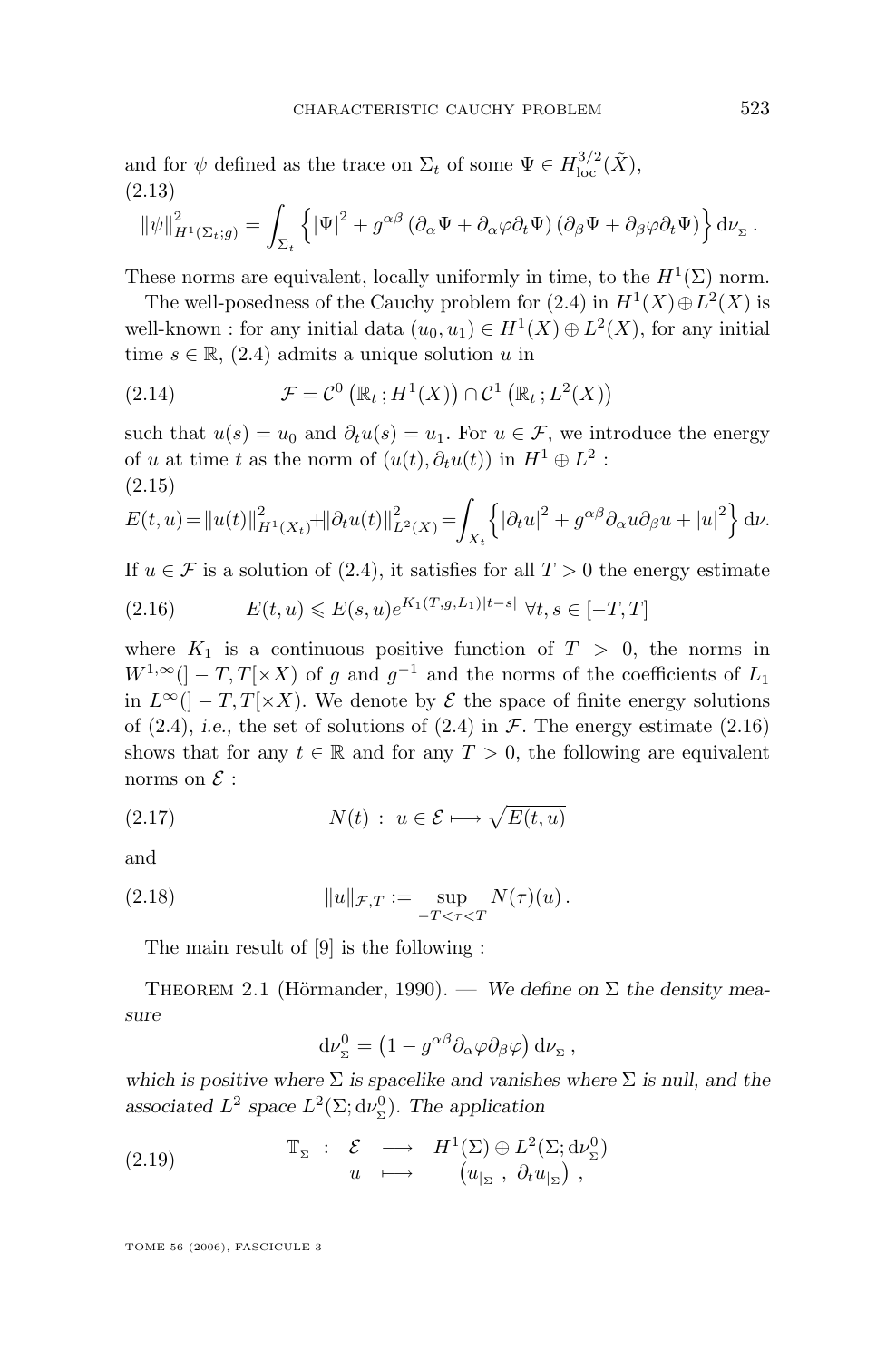<span id="page-8-0"></span>*which is well defined for smooth solutions, extends as an isomorphism. In* particular, there exist  $K_2(T, g, L_1)$  and  $K_3(T, g, L_1)$ , two positive continu*ous functions of*  $T > 0$ *, the norms in*  $W^{1,\infty}$  ( $]-T,T[ \times X)$  *of g and g*<sup>-1</sup> *and the norms of the coefficients of*  $L_1$  *in*  $L^{\infty}$ ( $|-T,T[\times X)$ *, such that for*  $u \in \mathcal{E}$ *, for*  $T > 0$  *satisfying*  $-T < \min\{\varphi(x), x \in X\}, T > \max\{\varphi(x), x \in X\},$ *we have*

(2.20) 
$$
\|\mathbb{T}_{\Sigma}u\|_{1,\Sigma}\leqslant K_2(T,g,L_1)\|u\|_{\mathcal{F},T}
$$

*and*

(2.21) 
$$
||u||_{\mathcal{F},T} \leqslant K_3(T,g,L_1) ||\mathbb{T}_{\Sigma}u||_{1,\Sigma}
$$

*where we define*

$$
\left\| \mathbb{T}_{\Sigma} u \right\|_{1,\Sigma}^2 := \left\| u_{|\Sigma} \right\|_{H^1(\Sigma;g)}^2 + \left\| \partial_t u_{|\Sigma} \right\|_{L^2(\Sigma; \mathrm{d} \nu_{\Sigma}^0)}^2.
$$

Lars Hörmander's proof can be extended with minor modifications to the case where g is in  $\mathcal{C}^2(\tilde{X})$  and the coefficients of  $L_1$  are in  $W^{1,\infty}_{loc}(\tilde{X})$  : this guarantees the existence of "regular" solutions living in  $H^2_{\text{loc}}(\tilde{X})$  which is enough for proving the energy estimates ; the whole proof can then be reproduced using such solutions, instead of the  $\mathcal{C}^{\infty}$  solutions used in the smooth case, to approach finite energy solutions. This however is not quite enough for meeting the standards imposed by Hörmander in his final remark.

#### **3. Main results**

#### **3.1. The Cauchy problem**

We work on the same geometrical background but we now merely assume the following :

**(H1):** the metric g is in  $\mathcal{C}^0(\tilde{X}) \cap W^{1,\infty}_{loc}(\tilde{X})$  and thus satisfies Property 1, the coefficients of  $L_1$  are in  $L^{\infty}_{loc}(\tilde{X})$ .

*Remark 3.1.* — The regularity of  $d\nu$  does not need to be lowered since the two operators  $\Box$  corresponding to two choices of  $d\nu : d\nu_1 = \gamma_1 dx$ ,  $d\nu_2 =$  $\gamma_2 dx$ , such that  $\gamma_2 - \gamma_1 \in W^{1,\infty}(X)$ , differ only by a first order operator with bounded coefficients. Hence, the difference between two choices of density is hidden in a black box : the operator  $L_1$ . In fact, if we study the natural covariant wave equation on  $X$ , this black box already hides the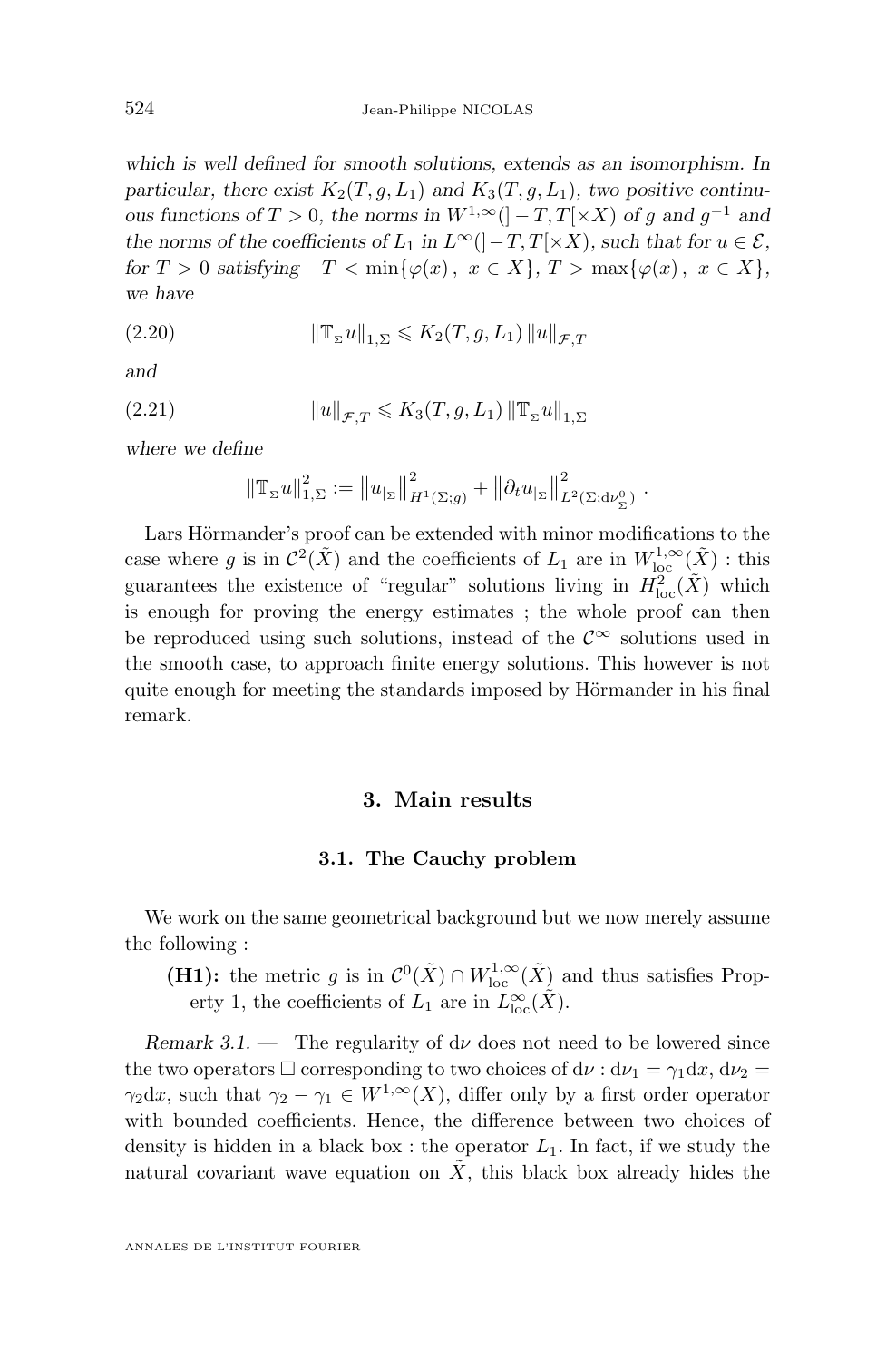<span id="page-9-0"></span>difference between the simplified d'Alembertian  $\square$  defined in [\(2.5\)](#page-5-0) and the covariant d'Alembertian associated with the Lorentzian metric  $dt^2 - g$ :

$$
\partial_t^2 - \Delta_g = \partial_t^2 - \frac{1}{|\det g|^{\frac{1}{2}}} \partial_\alpha \left( |\det g|^{\frac{1}{2}} g^{\alpha \beta} \partial_\beta \right) .
$$

Because of the lack of regularity of the coefficients of the equation, it is more natural to abandon part of the continuity in time of the solutions. We give a first existence and uniqueness result for solutions that are simply  $L^{\infty}_{\text{loc}}$  in time with values in  $H^1(X)$ . It is then very easy to show that such solutions are in fact continuous with values in  $H<sup>1</sup>(X)$ .

THEOREM 3.2. — We introduce the space

$$
\tilde{\mathcal{F}} = L^{\infty}_{loc} (\mathbb{R}_t; H^1(X)) \cap \mathcal{C}^1 (\mathbb{R}_t; L^2(X)) .
$$

*Under the hypothesis* (**H1**)*, for any*  $(u_0, u_1) \in H^1(X) \oplus L^2(X)$ *, for any*  $s \in \mathbb{R}$ , equation [\(2.4\)](#page-5-0) has a unique solution  $u \in \tilde{\mathcal{F}}$  such that

$$
u_{|_{t=s}} = u_0 \, , \, \partial_t u_{|_{t=s}} = u_1 \, .
$$

*Moreover any solution of [\(2.4\)](#page-5-0)* in  $\tilde{\mathcal{F}}$  *belongs to*  $\mathcal{F}$ *. Therefore, we still denote by*  $\mathcal{E}$  the space of solutions of [\(2.4\)](#page-5-0) in  $\tilde{\mathcal{F}}$ . The elements of  $\mathcal{E}$  satisfy energy *estimate [\(2.16\)](#page-7-0).*

The next result states that when the operator  $L_1$  is homogeneous of the first order and exactly cancels the first order terms of the d'Alembertian, we can get more regular solutions. This will in particular be crucial for the Goursat problem.

COROLLARY 3.3. — *For a metric g in*  $\mathcal{C}^0(\tilde{X}) \cap W^{1,\infty}_{\text{loc}}(\tilde{X})$ *, we consider the equation*

(3.1) 
$$
\partial_t^2 u - g^{\alpha\beta} \partial_\alpha \partial_\beta u = 0
$$

*corresponding to [\(2.4\)](#page-5-0) with*

$$
L_1 = \gamma^{-1} \partial_\alpha \left( \gamma g^{\alpha \beta} \right) \partial_\beta.
$$

*Note that* g and  $L_1$  *then satisfy hypothesis* (**H1**)*. As a consequence of theorem* 3.2, for any  $(u_0, u_1) \in H^1(X) \oplus L^2(X)$ , (3.1) admits in  $\tilde{\mathcal{F}}$  a unique *solution* u *such that*

$$
u_{|_{t=s}} = u_0 \, , \, \partial_t u_{|_{t=s}} = u_1 \, ,
$$

*and we have in fact*  $u \in \mathcal{F}$ . Moreover, if  $(u_0, u_1) \in H^2(X) \oplus H^1(X)$ , then *the solution* u *satisfies*

$$
u \in \bigcap_{l=0}^{2} C^{l}(\mathbb{R}_{t}; H^{2-l}(X)).
$$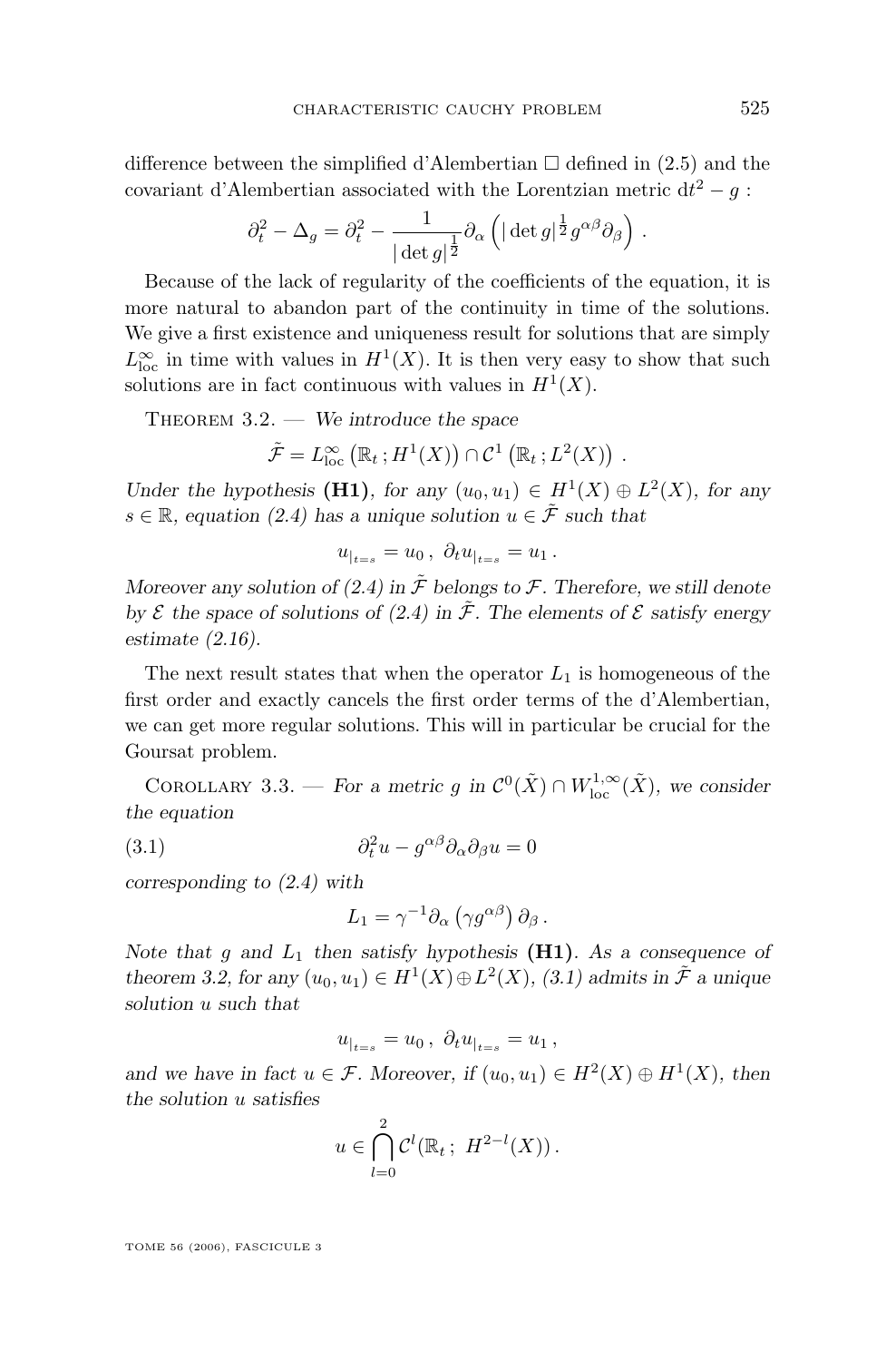#### **3.2. The Goursat problem**

<span id="page-10-0"></span>We give an extension of theorem [2.1](#page-7-0) for a metric  $q$  that is merely continuously differentiable on  $\tilde{X}$  in the case where the hypersurface  $\Sigma$  is fully characteristic. More precisely, we assume :

**(H2):** the metric g is in  $\mathcal{C}^1(\tilde{X})$ , the coefficients of the first order terms of  $L_1$  are continuous on  $\tilde{X}$  and the coefficients of the zero-order terms of  $L_1$  are in  $L_{\text{loc}}^{\infty}(\tilde{X})$ .

The hypersurface  $\Sigma$  is still defined by [\(2.7\)](#page-6-0) where  $\varphi : X \to \mathbb{R}$  is a Lipschitz function, but it is now required to be fully null, that is

(3.2) 
$$
g^{\alpha\beta}(x,\varphi(x))\partial_{\alpha}\varphi(x)\partial_{\beta}\varphi(x) = 1 \text{ almost everywhere on } X.
$$

Contrary to what one may think, this actually makes things slightly easier since the measure  $d\nu_{\Sigma}^{0}$  vanishes everywhere on  $\Sigma$  and therefore the trace of  $\partial_t u$  on  $\Sigma$  is no longer relevant, only the more easily controlled trace of u plays a part in the characteristic Cauchy problem. This is what allows us to extend the results of theorem [2.1](#page-7-0) to the case of a  $\mathcal{C}^1$  metric. We have the following theorem :

THEOREM 3.4. — *Under the assumptions* ( $\textbf{H2}$ ) and (3.2) the applica*tion*

$$
\mathbb{T}_{\Sigma} \ : \ \mathcal{E} \ \longrightarrow \ H^{1}(\Sigma) \\ u \ \longmapsto \ u_{|_{\Sigma}}
$$

*is well defined and is an isomorphism.*

The theorem is actually valid for slightly less regular metric and coefficients of the first order terms. This becomes clear towards the end of the proof, in the only part where we really need more than the minimum regularity setting proposed by Hörmander. The arguments are detailed in remark [4.4.](#page-25-0)

Theorem 3.5. — *The result of theorem 3.4 is still valid under the assumptions (3.2) and*

**(H2):** the metric g is in  $L^{\infty}_{\text{loc}}(\mathbb{R}_t; C^1(X)) \cap W^{1,\infty}_{\text{loc}}(\mathbb{R}_t; C^0(X))$  *(it is thus continuous on*  $\widetilde{X}$  *and satisfies Property 1), the coefficients of the first order terms of*  $L_1$  *are in*  $L^{\infty}_{loc}(\mathbb{R}_t; C^0(X))$  *and the coefficients of the zero-order terms of*  $L_1$  *are in*  $L^{\infty}_{loc}(\tilde{X})$ *.* 

The following additional result is implicit in the proof of theorem 3.4 :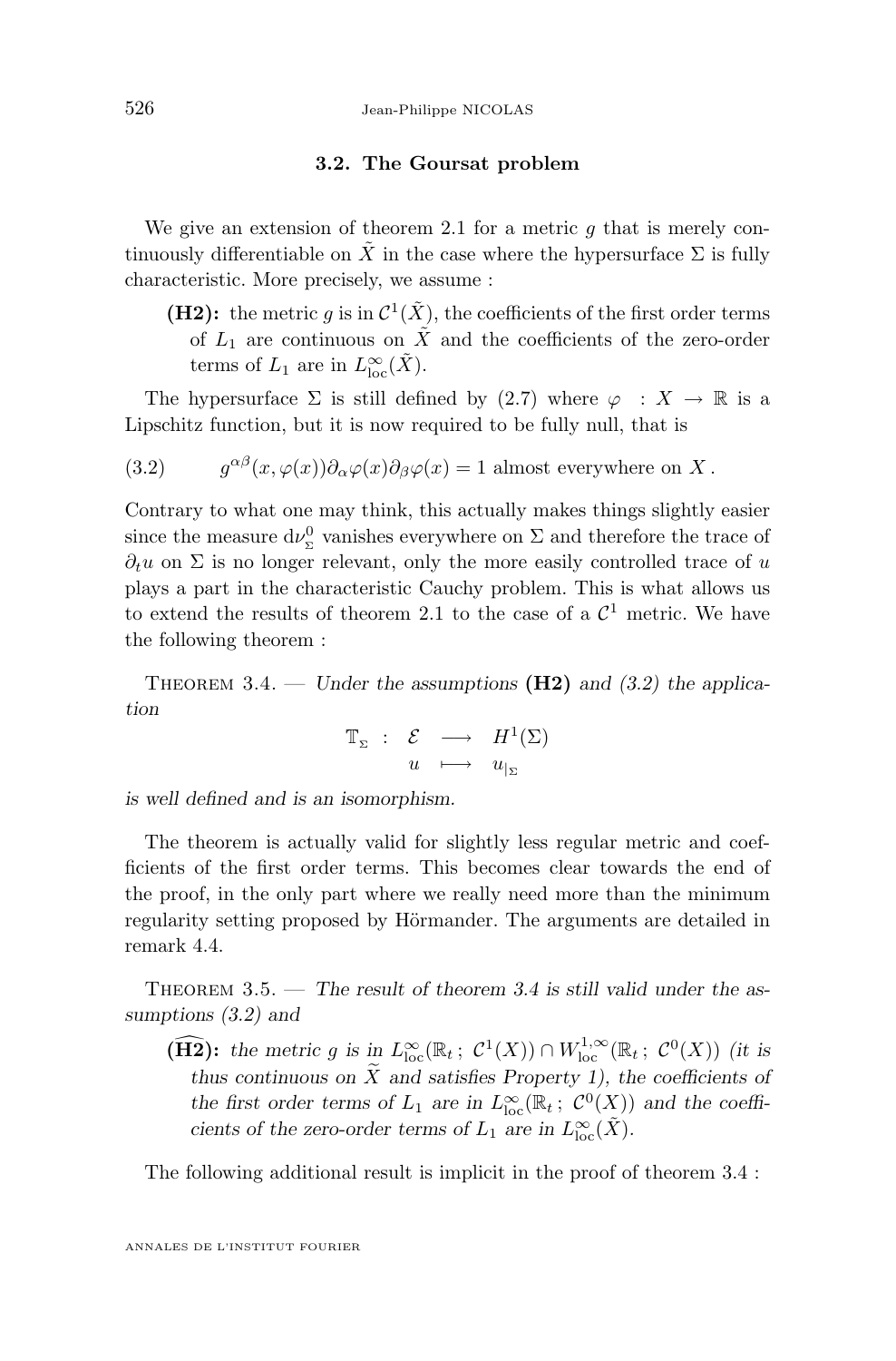<span id="page-11-0"></span>COROLLARY 3.6. — Let  $u \in \mathcal{E}$ , we define v as

$$
v : \mathbb{R} \longrightarrow H^1(\Sigma),
$$
  

$$
t \longmapsto u_{|_{\Sigma_t}}.
$$

Then  $v \in \mathcal{C}(\mathbb{R}_t; H^1(\Sigma))$ . This can be expressed using the parametrization *[\(2.11\)](#page-6-0) as follows :*

$$
v(t,x) := u(t + \varphi(x),x), \ v \in \mathcal{C}(\mathbb{R}_t; H^1(X)).
$$

#### **4. Proofs of the main results**

#### **4.1. Proof of theorem [3.2](#page-9-0)**

We shall use the following notations : for  $-\infty < t_1 < t_2 < +\infty$ ,  $\mathcal{U}_{t_1,t_2} :=$  $|t_1, t_2| \times X$  and for  $T > 0$ ,  $\Omega_T := \mathcal{U}_{-T,T}$ .

• **First step : uniqueness.** We show that the energy estimate [\(2.16\)](#page-7-0) is valid for solutions of [\(2.4\)](#page-5-0) in  $\tilde{\mathcal{F}}$ . We start by establishing an energy estimate for all smooth functions, not assumed to satisfy  $(2.4)$ , on  $\tilde{X}$ . For  $v \in \mathcal{C}^{\infty}(X)$ , if we multiply  $\Box v + L_1v$  by  $\partial_t v$  and integrate on  $\Omega_T$  for  $T > 0$ given, the regularity of v allows us to integrate by parts on  $\Omega_T$  and to obtain

(4.1)

$$
E(t, v) \leq E(s, v) + 2 \int_{\Omega_T} |\partial_t v| |\Box v + L_1 v| dt d\nu + K_1(T, g, L_1) \int_{]s, t[} E(\tau, v) d\tau
$$

where  $K_1(T, g, L_1)$  is the continuous positive function of  $T > 0$ , the norms in  $W^{1,\infty}(\Omega_T)$  of g and  $g^{-1}$  and the norms of the coefficients of  $L_1$  in  $L^{\infty}(\Omega_T)$ , appearing in [\(2.16\)](#page-7-0). By density, estimate (4.1) carries over to functions v in  $H^2_{\text{loc}}(\tilde{X})$ , but it is not obvious that it remains valid on  $\tilde{\mathcal{F}}$ because, using a naive approximation, we cannot make sense either of the convergence of the energy at times  $s$  and  $t$  or of the convergence of the term containing the d'Alembertian. However, we show that any  $u \in \mathcal{E}$  can be approached by a sequence  ${u_k}_k$  of more regular functions such that estimate (4.1) for  $u_k$  gives, as  $k \to +\infty$ , estimate [\(2.16\)](#page-7-0) for u. There are three constraints in the construction of the sequence  ${u_k}_k$ :

- (1) we must have  $E(t, u_k) \to E(t, u)$  at least for almost every t;
- (2) each  $u_k$  has to belong to  $H^2_{\text{loc}}(\tilde{X})$  so as to satisfy  $(4.1)$ ;
- (3)  $\square u_k + L_1 u_k$  must tend to zero at least weakly in  $L^2_{loc}(\tilde{X})$  in order to obtain

$$
\int_{\Omega_T} |\partial_t u_k| |\Box u_k + L_1 u_k| \, \mathrm{d}t \, \mathrm{d}\nu \longrightarrow 0, \text{ as } k \to +\infty.
$$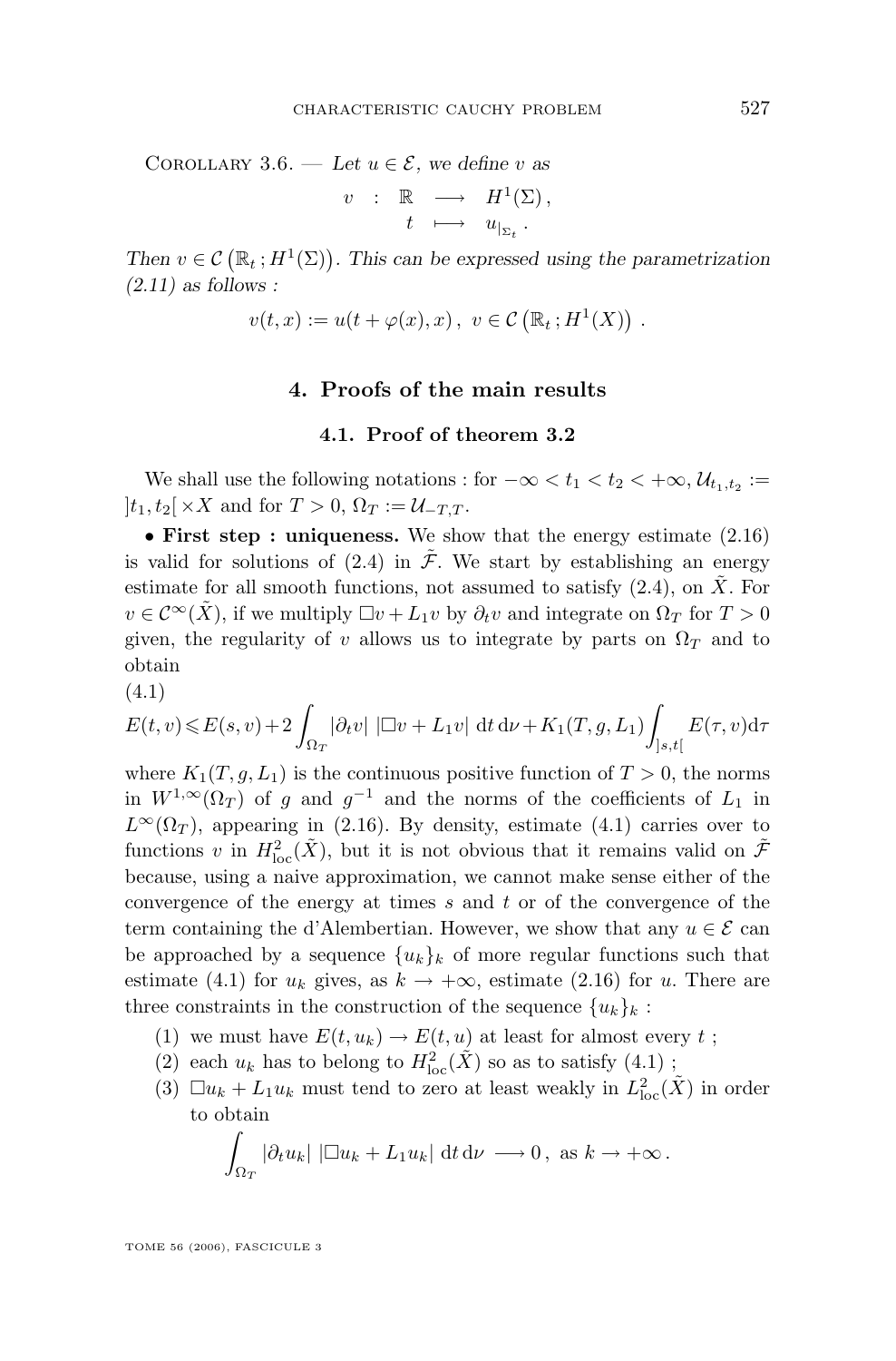The first constraint suggests to regularize  $u$  in space only. The two other constraints will then automatically be satisfied as well. In the following proposition, we prove the existence of such a regularization in trivial topology, *i.e.*, on  $\mathbb{R}_t \times \mathbb{R}^n$ . Then, we use this result locally on  $\tilde{X}$  to construct the sequence  ${u_k}_k$ .

PROPOSITION 4.1. — We consider on  $\mathbb{R}^n$  a time dependent metric  $h(t)$ *such that, for all*  $t_1$ ,  $t_2$ ,  $-\infty < t_1 < t_2 < +\infty$ ,

(4.2) 
$$
h \in \mathcal{C}^0(\mathbb{R}_t \times \mathbb{R}^n) \cap W^{1,\infty}(|t_1, t_2[ \times \mathbb{R}^n),
$$

(4.3) 
$$
\exists A, B, \ 0 < A < B < +\infty;
$$

$$
A \mathrm{Id}_n \leq h(t, x) \leq B \mathrm{Id}_n, \ \forall (t, x) \in [t_1, t_2] \times \mathbb{R}^n,
$$

*where* h *is identified with its matrix in cartesian coordinates. We introduce the operator*

$$
\Box_h = \partial_t^2 - \partial_\alpha \left( h^{\alpha \beta} \partial_\beta \right) .
$$

*Let*

$$
w \in L^{\infty}_{loc} (\mathbb{R}_t; H^1(\mathbb{R}^n)) \cap \mathcal{C}^1 (\mathbb{R}_t; L^2(\mathbb{R}^n))
$$

*such that*

$$
\Box_h w \in L^2([t_1, t_2[ \times \mathbb{R}^n) \ \forall t_1, t_2; \ -\infty < t_1 < t_2 < +\infty.
$$

If we consider on  $\mathbb{R}^n$  a regularizing sequence (also called approximate iden*tity) defined in the usual manner*

$$
\rho \in \mathcal{C}^{\infty}(\mathbb{R}^{n}), \text{ supp }\rho \subset \bar{B}(0,1), \ \rho \geq 0,
$$

$$
\int_{\mathbb{R}^{n}} \rho(x) dx = 1, \ \rho_{k}(x) := k^{n} \rho(kx) \ \forall k \in \mathbb{N}^{*},
$$

*then the sequence*  $\{w_k\}_k$  *defined by convolution of* w with  $\rho_k$  *over*  $\mathbb{R}^n$  *:* 

$$
w_k(t,x) = (w(t) * \rho_k)(x),
$$

*satisfies*

- (i)  $w_k(t) \to w(t)$  in  $H^1(\mathbb{R}^n)$  for all t such that  $w(t) \in H^1(\mathbb{R}^n)$ ;
- (ii)  $w_k \to w$  in  $L^p_{loc}(\mathbb{R}_t; H^1(\mathbb{R}^n)) \cap C^1(\mathbb{R}_t; L^2(\mathbb{R}^n))$  for all  $1 \leq p <$ +∞ *;*
- (iii) the sequence  $\{\Box_h w_k\}_k$  is bounded in  $L^2_{loc}(\mathbb{R} \times \mathbb{R}^n)$ ;
- (iv)  $w_k \in H^2_{\text{loc}}(\mathbb{R} \times \mathbb{R}^n) \,\forall k \in \mathbb{N}^*.$

*Proof of proposition 4.1.*

(i) and (ii) are standard.

<span id="page-12-0"></span>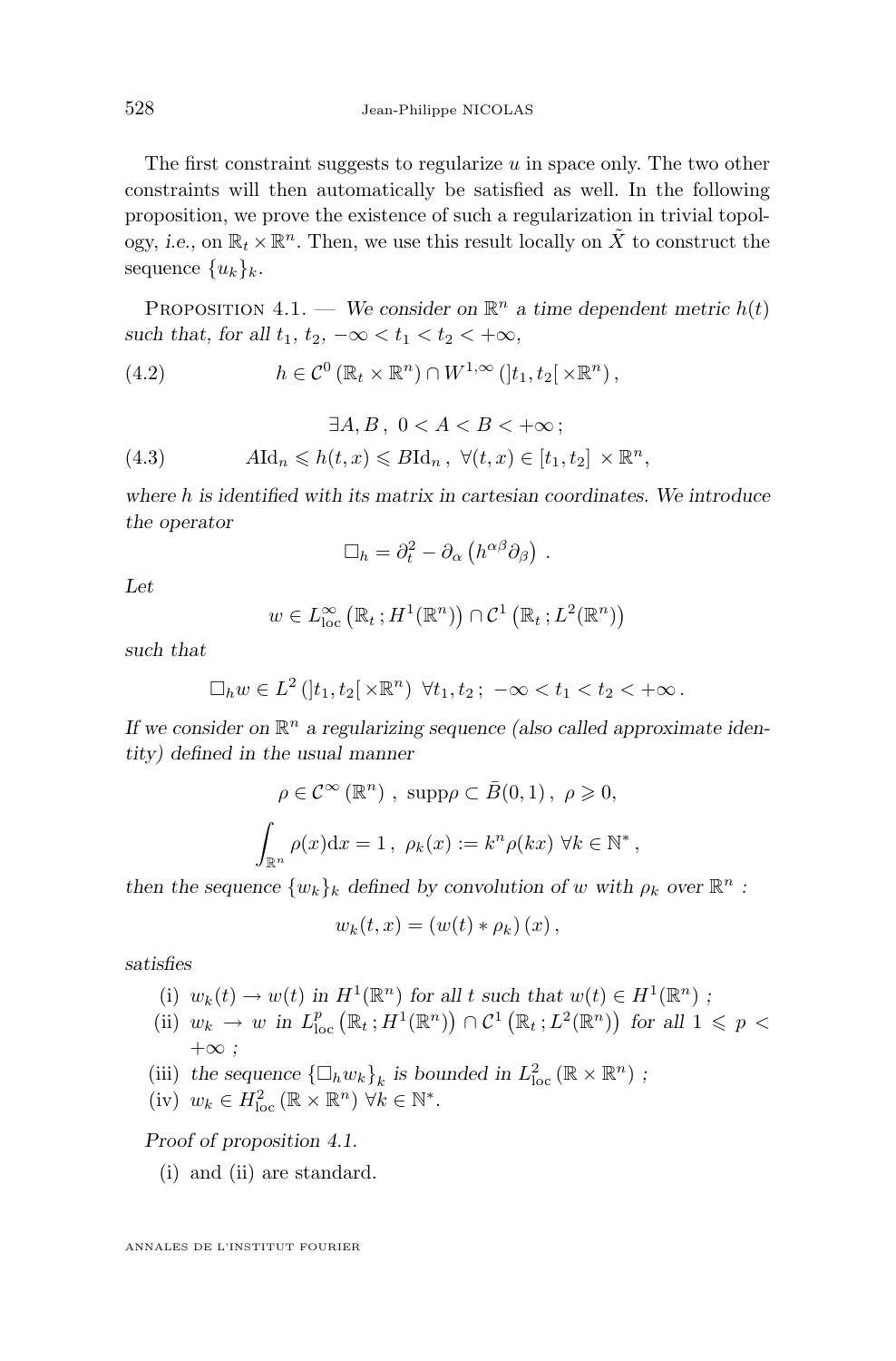(iii) Since 
$$
\Box_h w \in L^2_{loc} (\mathbb{R}^{n+1})
$$
, we have  
\n
$$
(\Box_h w) * \rho_k \to \Box_h w \text{ in } L^2_{loc} (\mathbb{R}^{n+1}) \simeq L^2_{loc} (\mathbb{R}_t; L^2_{loc} (\mathbb{R}^n)) .
$$

Hence,  $(\Box_h w) * \rho_k$  is bounded in this space. We consider

$$
\begin{array}{rcl}\n(\Box_h w) * \rho_k - \Box_h w_k & = & \left(\partial_\alpha h^{\alpha\beta}\right) \left[ \left(\partial_\beta w\right) * \rho_k \right] + h^{\alpha\beta} \left[ \left(\partial_\beta w\right) * \left(\partial_\alpha \rho_k\right) \right] \\
 & & - \left( h^{\alpha\beta} \partial_\beta w \right) * \left(\partial_\alpha \rho_k\right) \,.\n\end{array}
$$

The first term is clearly bounded in  $L^2_{\text{loc}}(\mathbb{R}^{n+1})$  since

$$
\partial_{\alpha}h^{\alpha\beta} \in L^{\infty}\left(\left]t_1, t_2\right[\times \mathbb{R}^n\right) \text{ for any } -\infty < t_1 < t_2 < +\infty,
$$

$$
\partial_{\beta} w \in L_{\text{loc}}^{2}\left(\mathbb{R}_{t} ; L^{2}\left(\mathbb{R}^{n}\right)\right)
$$

and therefore

$$
(\partial_{\alpha}h^{\alpha\beta}) [(\partial_{\beta}w) * \rho_k] \to (\partial_{\alpha}h^{\alpha\beta}) \partial_{\beta}w \text{ in } L^2_{\text{loc}} (\mathbb{R}_t; L^2(\mathbb{R}^n)) .
$$

Now

(4.4) 
$$
\begin{aligned} \left\{ h^{\alpha\beta} \left[ (\partial_{\beta} w) * (\partial_{\alpha} \rho_k) \right] - \left( h^{\alpha\beta} \partial_{\beta} w \right) * (\partial_{\alpha} \rho_k) \right\} (t, x) \\ &= \int_{\text{supp}\,\rho_k} \left\{ \left( h^{\alpha\beta}(t, x) - h^{\alpha\beta}(t, x - y) \right) \partial_{\beta} w(t, x - y) \partial_{\alpha} \rho_k(y) \right\} dy \,. \end{aligned}
$$

Denoting this quantity  $F_k(t, x)$ , we can estimate it as follows : for  $-\infty < t_1 < t_2 < +\infty$ , denoting  $\Omega =] t_1, t_2[ \times \mathbb{R}^n$ , we have for  $(t, x) \in$ Ω

$$
|F_k(t,x)| \leq \frac{1}{k} ||h^{-1}||_{W^{1,\infty}(\Omega)} \sum_{\alpha,\beta} \int_{\text{supp}\,\rho_k} |\partial_\beta w(t,x-y)| k^{n+1} |\partial_\alpha \rho(ky)| \,dy
$$

and putting  $\chi_{\alpha,k}(y) = k^n \chi_{\alpha}(ky), \chi_{\alpha}(y) = |\partial_{\alpha}\rho(y)|$ ,

$$
|F_k(t,x)| \leq ||h^{-1}||_{W^{1,\infty}(\Omega)} \sum_{\alpha,\beta} (|\partial_\beta w(t)| * \chi_{\alpha,k})(x).
$$

Using  $\|\chi_{\alpha,k}\|_{L^1(\mathbb{R}^n)} = \|\chi_{\alpha}\|_{L^1(\mathbb{R}^n)}$ , we obtain

$$
||F_k(t)||_{L^2(\mathbb{R}^n)} \le ||h^{-1}||_{W^{1,\infty}(\Omega)} \sum_{\alpha,\beta} ||\partial_{\beta} w(t)||_{L^2(\mathbb{R}^n)} ||\chi_{\alpha}||_{L^1(\mathbb{R}^n)}
$$

and therefore

$$
||F_k||_{L^2(\Omega)} \leq C ||h^{-1}||_{W^{1,\infty}(\Omega)} ||w||_{H^1(\Omega)},
$$

where  $C$  depends only on  $\rho$ . This proves (iii).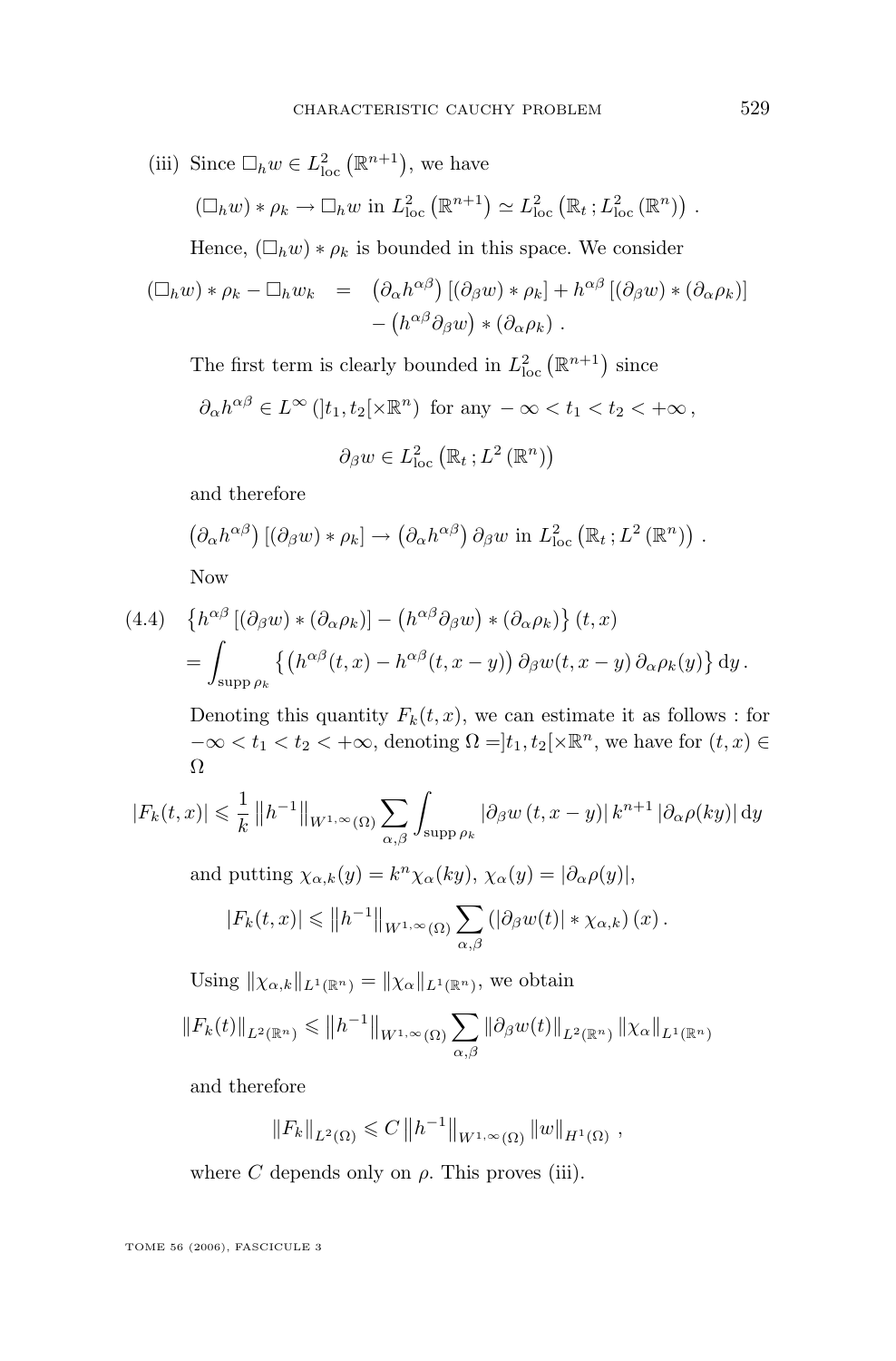(iv) We have  $w \in C^1(\mathbb{R}_t; L^2(\mathbb{R}^n))$ , hence, for each  $k \in \mathbb{N}^*, w_k$  is in  $\mathcal{C}^1(\mathbb{R}_t;\mathcal{C}^\infty(\mathbb{R}^n))$ . Besides, we have proved that

$$
\Box_h w_k = \partial_t^2 w_k - \partial_\alpha \left( h^{\alpha \beta} \partial_\beta w_k \right) \in L^2_{loc} \left( \mathbb{R}^{n+1} \right) .
$$

Also

$$
w_k \in C^1(\mathbb{R}_t; C^{\infty}(\mathbb{R}^n))
$$
 and  $h^{\alpha\beta} \in W^{1,\infty}(]t_1, t_2[\times \mathbb{R}^n) \ \forall -\infty < t_1 < t_2 < +\infty$ 

entail

$$
\partial_{\alpha} \left( h^{\alpha \beta} \partial_{\beta} w_k \right) \in L^2_{\text{loc}} \left( \mathbb{R}_t ; L^2_{\text{loc}} \left( \mathbb{R}^n \right) \right) .
$$

Therefore

$$
\partial_t^2 w_k \in L^2_{\text{loc}}\left(\mathbb{R}^{n+1}\right)
$$

which proves (iv) and concludes the proof of proposition 4.1.

 $\Box$ 

We now proceed to constructing the sequence  $\{u_k\}_k$ . We consider :

- $\bullet$   $\{\Omega^i\}_{1\leqslant i\leqslant N}$  a covering of X by open sets of trivial topology;
- $\{U^i\}_{1 \leqslant i \leqslant N}$  a covering of X by open sets such that  $U^i \subset \Omega^i$ ;
- $\{\chi^i\}_{1 \leqslant i \leqslant N}$  a partition of unity associated with  $\{\mathcal{U}^i\}$ , *i.e.*,

$$
\chi^i \in \mathcal{C}^{\infty}(X)
$$
,  $\text{supp}\chi^i \subset \overline{\mathcal{U}^i}$ ,  $0 \leq \chi^i \leq 1$ ,  $\sum_{i=1}^N \chi^i = 1$  on X.

Putting  $v^i = \chi^i u$ , we clearly have  $v^i \in \tilde{\mathcal{F}}$  and

$$
\Box v^{i} = \chi^{i} \Box u - \gamma^{-1} \partial_{\alpha} \left( \gamma g^{\alpha \beta} \left( \partial_{\beta} \chi^{i} \right) u \right) - g^{\alpha \beta} \left( \partial_{\alpha} \chi^{i} \right) \left( \partial_{\beta} u \right) \in L^{2}_{loc} \left( \tilde{X} \right).
$$

For  $1 \leq i \leq N$ ,  $\Omega^i$  is a trivial topology open subset of X; it can therefore be identified, by means of a global coordinate system, with a bounded open set  $\Omega^i$  in  $\mathbb{R}^n$ . The metric  $g_{|_{\mathbb{R}_t \times \Omega^i}}$  can be extended as a function  ${}^{i}\!h(t,x)$  on  $\mathbb{R}_t \times \mathbb{R}^n$  satisfying [\(4.2\)](#page-12-0) and [\(4.3\)](#page-12-0). The functions  $v^i$  and  $\Box v^i$  on  $\tilde{X}$  have their support in  $\mathbb{R}_t \times \overline{\mathcal{U}^i} \subset \mathbb{R}_t \times \Omega^i$  and can therefore be considered as functions on  $\mathbb{R}_t \times \mathbb{R}^n$ . Then,  $v^i$  and

$$
\Box_{i h} v^{i} = \Box v^{i} + \text{ first order terms in } L^{2}_{\text{loc}} (\mathbb{R}_{t} ; L^{2} (\Omega^{i}))
$$

satisfy the hypotheses of proposition [4.1.](#page-12-0) Hence, for each  $1 \leq i \leq N$ , we can construct the sequence

$$
v_k^i = v^i * \rho_k, \ k \in \mathbb{N}^*
$$

and it will satisfy properties (i)-(iv). In addition,

$$
\text{supp}\,v_k^i \subset \mathbb{R}_t \times \left(\overline{\mathcal{U}^i} + \overline{B}\left(0, \frac{1}{k}\right)\right) \text{ in } \mathbb{R} \times \mathbb{R}^n
$$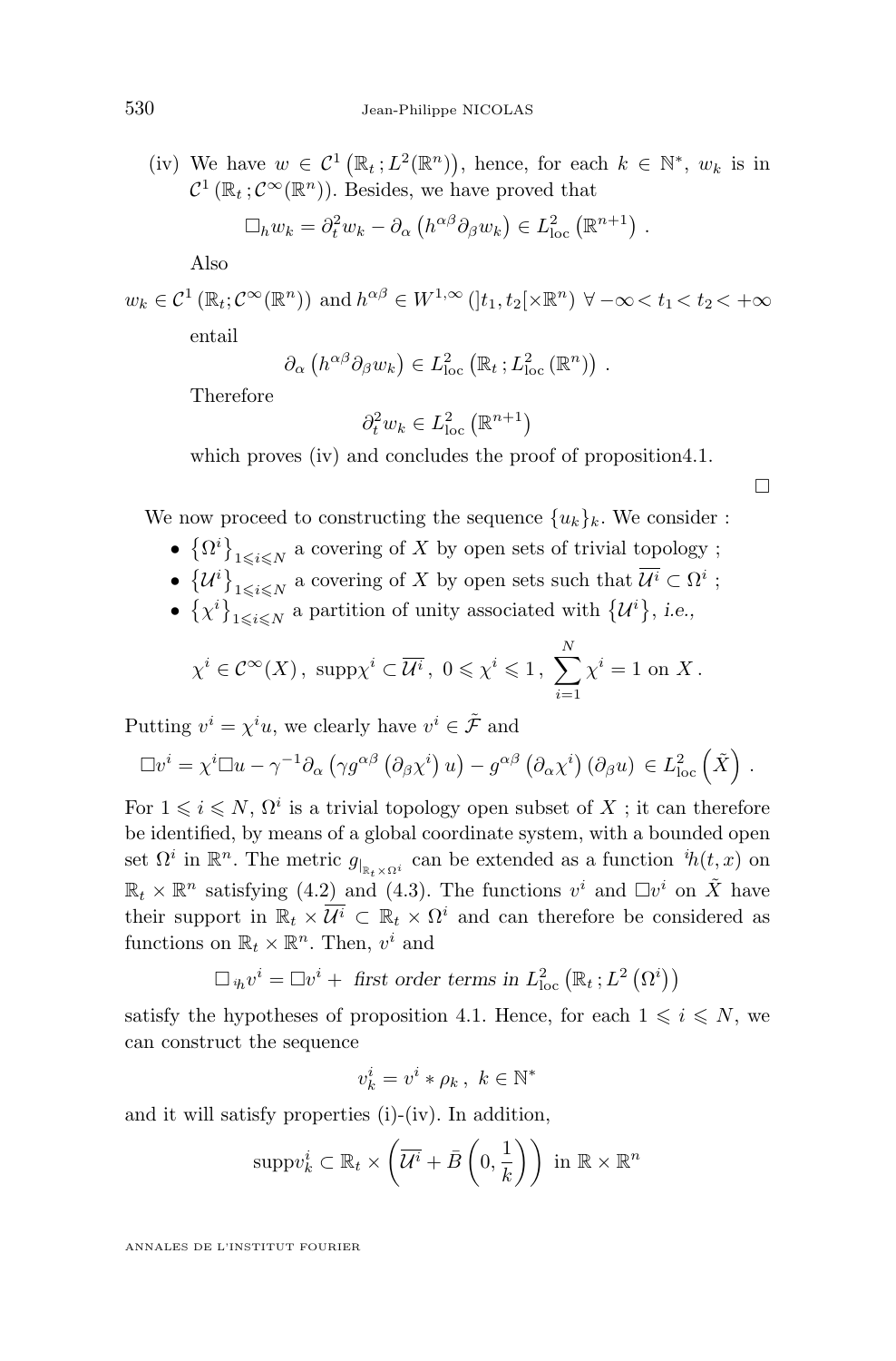whence for k large enough,  $\Box_{h} v_k^i$  and  $v_k^i$  have their support in  $\mathbb{R}_t \times \Omega^i$  and can be considered as functions on  $\tilde{X}$ . In this manner, for a given  $\bar{k} \in \mathbb{N}^*$ , we obtain a sequence  ${u_k}_{k\geqslant \bar{k}}$  defined by

$$
u_k = \sum_{i=1}^{N} v_k^i
$$

such that

(4.5)  $u_k \in H^2_{\text{loc}}(\tilde{X}),$ 

(4.6) 
$$
u_k(t) \to u(t) \text{ in } H^1(X), \ \forall t \text{ such that } u(t) \in H^1(X),
$$

$$
(4.7) u_k \to u \text{ in } L^p_{loc} \left( \mathbb{R}_t; H^1(X) \right) \cup \mathcal{C}^1 \left( \mathbb{R}_t; L^2(X) \right) \ \forall p, \ 1 \leq p < +\infty,
$$

(4.8)  $\Box u_k + L_1 u_k$  bounded in  $L^2_{loc}(\tilde{X})$ .

Note that (4.8) is an easy consequence of property (iii) for  $v_i^k$  since

$$
\Box u_k + L_1 u_k - \sum_{i=1}^N \Box_{i h} v_k^i
$$

is a sum of first or zero order derivatives of the  $v_k^i$  with coefficients in  $L^{\infty}_{\text{loc}}(\tilde{X})$  and these terms converge in  $L^2_{\text{loc}}(\tilde{X})$  by (4.7). By (4.5), each  $u_k$ satisfies  $(4.1)$ : for all  $T > 0$ , for all  $t, s \in [-T, T]$ ,

$$
E(t, u_k) \leqslant E(s, u_k)
$$
  
+2
$$
\int_{\Omega_T} |\partial_t u_k| |\Box u_k + L_1 u_k| \, \mathrm{d} t \mathrm{d} \nu + K_1(T, g, L_1) \int_{]s, t[} E(\tau, u_k) \mathrm{d} \tau.
$$

Properties (4.6) and (4.7) imply that for almost all  $s, t \in [-T, T]$  (more precisely for all s, t such that both  $u(s)$  and  $u(t)$  belong to  $H<sup>1</sup>(X)$ )

$$
E(t, u_k) \to E(t, u)
$$
 and  $E(s, u_k) \to E(s, u)$ .

Property (4.7) also entails the convergence of the last term of the inequality

$$
\int_{]s,t[} E(\tau,u_k) d\tau \to \int_{]s,t[} E(\tau,u) d\tau.
$$

Extracting a subsequence if necessary, (4.8) entails that  $\Box u_k + L_1 u_k$  converges weakly in  $L^2(\Omega_T)$ , the limit being zero since, by (4.6) and using the fact that u is a solution of [\(2.4\)](#page-5-0),  $\Box u_k + L_1 u_k$  converges towards zero in  $\mathcal{D}'(\Omega_T)$ , the space of distributions on  $\Omega_T$ . Besides,  $\partial_t u_k$  converges strongly towards  $\partial_t u$  in  $L^2(\Omega_T)$ , whence

$$
\int_{\Omega_T} |\partial_t u_k| |\Box u_k + L_1 u_k| \, \mathrm{d} t \mathrm{d} \nu \longrightarrow 0 \, .
$$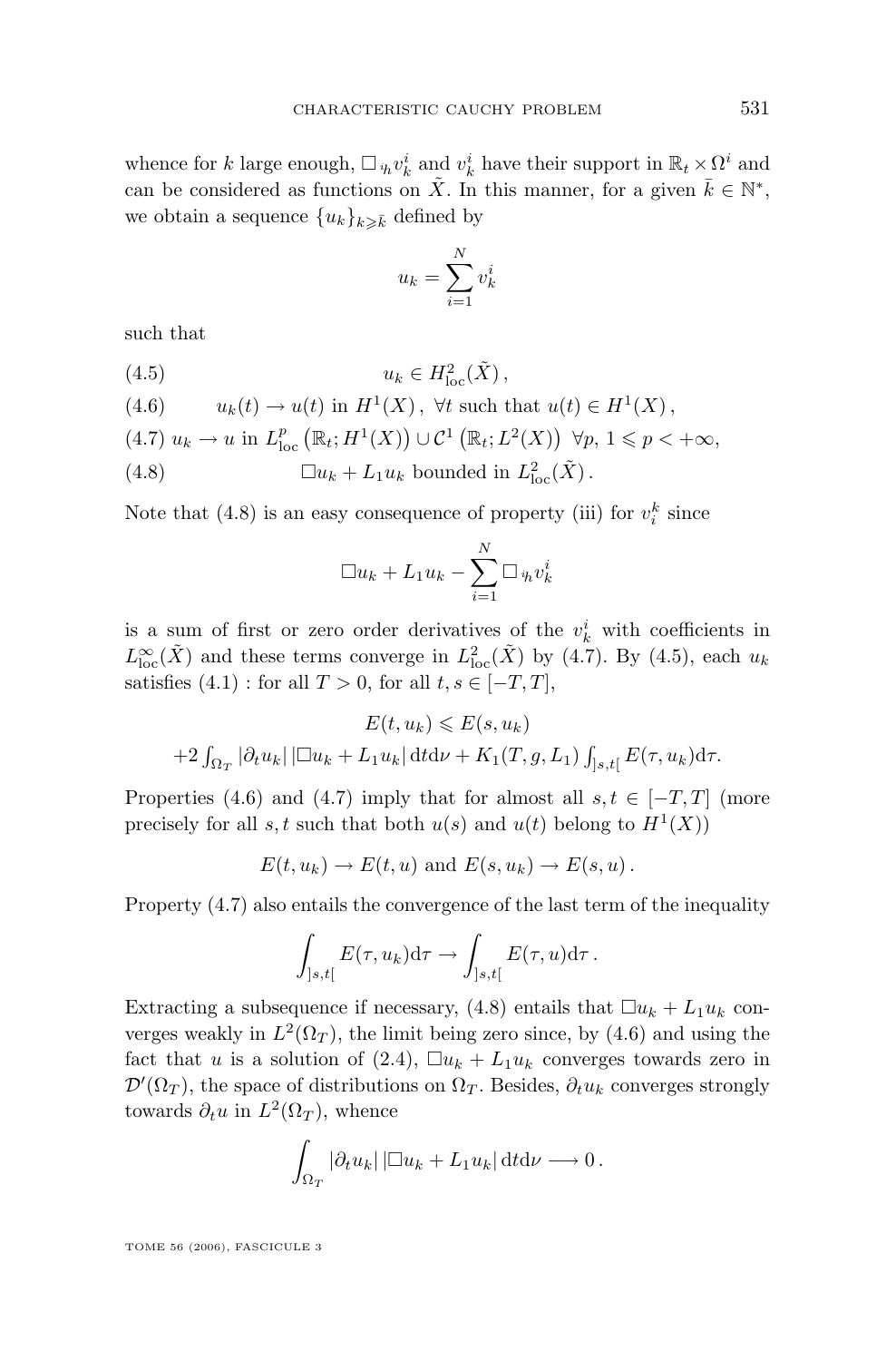<span id="page-16-0"></span>Consequently, for all  $t, s \in [-T, T]$  such that  $u(t), u(s) \in H^1(X)$ ,

(4.9) 
$$
E(t, u) \leqslant E(s, u) + K_1(T, g, L_1) \int_{]s, t[} E(\tau, u) d\tau.
$$

This gives [\(2.16\)](#page-7-0) for u in the following sense : if  $u(s) \in H^1(X)$ ,  $s \in [-T, T]$ , then for almost all  $t \in [-T, T]$ ,

$$
E(t, u) \leqslant E(s, u)e^{K_1(T, g, L_1)|t - s|}.
$$

The uniqueness of solutions to the Cauchy problem for [\(2.4\)](#page-5-0) in  $\tilde{\mathcal{F}}$  follows.  $\Box$ 

• **Second step : existence.** Let  $(\phi, \psi) \in H^1(X) \oplus L^2(X)$ ,  $s \in \mathbb{R}$ , we wish to find  $u \in \tilde{\mathcal{F}}$  such that

(4.10) 
$$
\Box u + L_1 u = 0, \ u_{|_{t=s}} = \phi, \ \partial_t u_{|_{t=s}} = \psi.
$$

In order to use the well posedness of the Cauchy problem in the smooth case, we regularize the metric and the coefficients of  $L_1$ . For  $k \in \mathbb{N}^*$ , we define

(a) 
$$
{}^kg
$$
 a time-dependent riemannian metric on X,  ${}^kg \in C^{\infty}(\tilde{X})$ ;  
(b)  ${}^kL_1 = {}^kb^0\partial_t + {}^kb^{\alpha}\partial_{\alpha} + {}^kc$ ,  ${}^kb^0$ ,  ${}^kb^{\alpha}$ ,  ${}^kc \in C^{\infty}(\tilde{X})$ ;

such that :

(4.11) 
$$
{}^{k}g \longrightarrow g \text{ in } C^{0}(\tilde{X}) \cap H^{1}_{\text{loc}}(\tilde{X});
$$

(4.12) 
$$
k_g \text{ bounded in } W^{1,\infty}_{\text{loc}}(\tilde{X});
$$

(4.13) 
$$
\begin{array}{ccc}\nk_C & \longrightarrow & c \\
& k_D^0 & \longrightarrow & b^0 \\
& k_{\sigma}^{\alpha} & \longrightarrow & b^{\alpha}\n\end{array}\n\right\} \text{ in } L_{\text{loc}}^p(\tilde{X}) \ \forall p; \ 1 \leq p < +\infty;
$$

(4.14) 
$$
{}^{k}b^{0}, {}^{k}b^{\alpha}, {}^{k}c \text{ bounded in } L^{\infty}_{\text{loc}}(\tilde{X})
$$

and there exist two positive continuous functions  $D_1$  and  $D_2$  such that

(4.15) 
$$
\forall k \in \mathbb{N}^*, \ \forall (t, x) \in \tilde{X}, \ D_1(t) \mathrm{Id}_n \leqslant {}^k g_{\alpha\beta}(t, x) \leqslant D_2(t) \mathrm{Id}_n.
$$

Typically, such sequences are constructed using coordinate charts and, in each domain, convolution by a regularizing sequence on  $\mathbb{R}_t \times \mathbb{R}^n$ ; this is similar to what we did for constructing the sequence  $u_k$  in the first step of the proof, but now, the regularizing sequence and the convolution involve time as well as space variables.

For each  $k$ , we consider the equation

(4.16) 
$$
\frac{\partial^2 v}{\partial t^2} - \gamma^{-1} \frac{\partial}{\partial x^{\alpha}} \left( \gamma \left( {}^{k}g^{\alpha\beta} \right) \frac{\partial v}{\partial x^{\beta}} \right) + {}^{k}L_1 v = 0.
$$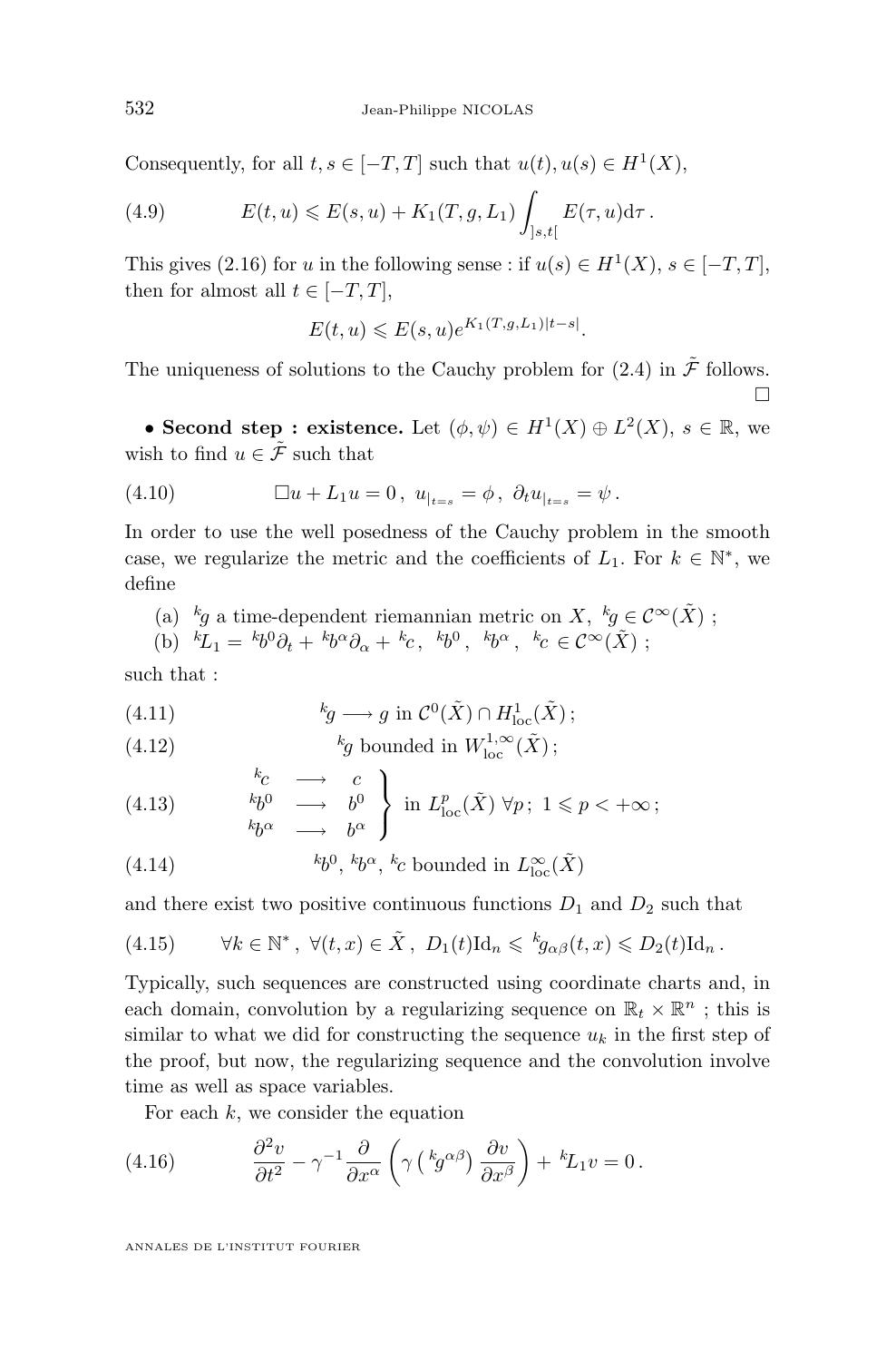<span id="page-17-0"></span>Theorem [2.1](#page-7-0) tells us that [\(4.16\)](#page-16-0) has a unique solution  $v_k \in \mathcal{F}$  such that  $v_k(s) = \phi$  and  $\partial_t v_k(s) = \psi$ . This solution satisfies the energy estimate

$$
(4.17) \quad \forall T > |s|, \ \forall t \in [-T, T], \ E_k(t, v_k) \leqslant E_k(s, v_k) \, e^{K_1(T, \,^k g, \,^k L_1)|t - s|},
$$

where  $E_k$  is the energy [\(2.15\)](#page-7-0) defined using the metric  $k_g$  instead of g.  $E_k(t,.)$ , just like  $E(t,.)$ , is (uniformly in k and locally uniformly in time) equivalent to the squared norm in  $H^1(X) \oplus L^2(X)$ . Besides, [\(4.12\)](#page-16-0) and [\(4.14\)](#page-16-0) imply that  $\{K_1(T, k_0, k_1)\}_k$  is bounded in  $\mathbb{R}^+$ . The upshot of all this is that  $\{v_k\}_k$  is bounded in  $\mathcal{F}$ . Hence, for  $T > |s|$  fixed, extracting a subsequence if necessary, we can assume the convergence of  $\{v_k\}$  in the following spaces (we call  $u$  the common limit) :

$$
(4.18) \t\t v_k \to u \text{ in } H^1(\Omega_T) - w,
$$

(4.19) 
$$
v_k \to u \text{ in } H^{\mu}(\Omega_T), \ \forall \mu < 1,
$$

where " $-w$ " denotes the weak topology. Hence, by standard trace theorems

$$
(4.20) \t\t v_k \to u \text{ in } \mathcal{C}\left([-T,T]; L^2(X)\right)
$$

and by the Banach-Alaoglou theorem

(4.21) 
$$
v_k \to u \text{ in } L^{\infty} (]-T,T[;H^1(X)] - w - *,
$$

(4.22) 
$$
\partial_t v_k \to \partial_t u \text{ in } L^{\infty} (]-T,T[;L^2(X)] - w - *,
$$

where " $-w - *$ " denotes the weak star topology. Now the convergences (4.18), [\(4.11\)](#page-16-0) and [\(4.13\)](#page-16-0) imply

$$
\left.\begin{array}{ccc}\n\partial_t^2 v_k & \longrightarrow & \partial_t^2 u \\
\gamma^{-1} \partial_\alpha \left(\gamma \left(\begin{array}{c} k g^{\alpha \beta}\right) \partial_\beta v_k\right) & \longrightarrow & \gamma^{-1} \partial_\alpha \left(\gamma g^{\alpha \beta} \partial_\beta u\right) \\
k L_1 v_k & \longrightarrow & L_1 u\n\end{array}\right\} & \text{in } \mathcal{D}'(\Omega_T),\n\end{array}\right\}
$$

whereby u satisfies equation [\(2.4\)](#page-5-0) in the sense of distributions on  $\Omega_T$ . Using uniqueness, we have thus constructed a solution u of  $(2.4)$  defined on  $\tilde{X}$ and that belongs to  $\tilde{\mathcal{F}}$ . Indeed, we know that

(4.23) 
$$
u \in L_{\text{loc}}^{\infty} (\mathbb{R}_t; H^1(X)), \ \partial_t u \in L_{\text{loc}}^{\infty} (\mathbb{R}_t; L^2(X)).
$$

Since  $g \in W^{1,\infty}_{loc}(\tilde{X})$  and the coefficients of  $L_1$  are in  $L^{\infty}_{loc}(\tilde{X})$ , [\(2.4\)](#page-5-0) entails

(4.24) 
$$
\partial_t^2 u = \gamma^{-1} \partial_\alpha \left( \gamma g^{\alpha \beta} \partial_\beta u \right) - L_1 u \in L_{\text{loc}}^{\infty} \left( \mathbb{R}_t ; H^{-1}(X) \right) .
$$

Using J.-L. Lions's principle of intermediate derivatives, (4.23) and (4.24) imply

$$
\partial_t u \in \mathcal{C}\left(\mathbb{R}_t; L^2(X)\right)
$$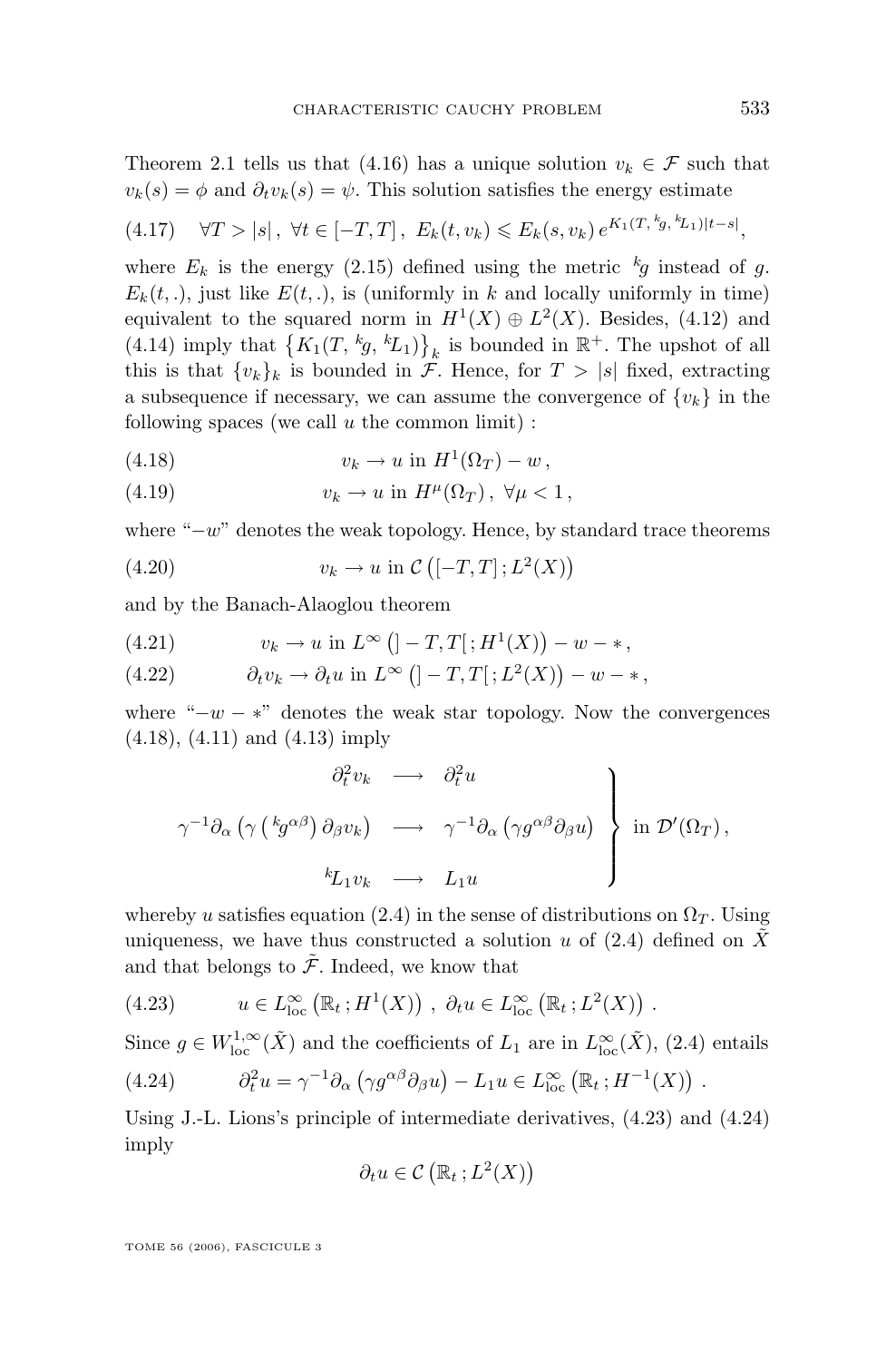and therefore  $u \in \tilde{\mathcal{F}}$ . The last things to check are the two initial data conditions. The initial value of  $u$  is easy; using  $(4.20)$ 

$$
v_k(s) = \phi \longrightarrow u(s) \text{ in } L^2(X)
$$

whence  $u(s) = \phi$ . The trace of  $\partial_t u$  at  $t = s$  requires more care. We write

$$
\partial_t^2 (u - v_k) = \gamma^{-1} \partial_\alpha \left( \gamma \left[ \, {}^k g^{\alpha \beta} \partial_\beta v_k - g^{\alpha \beta} \partial_\beta u \right] \right) + \, {}^k L_1 v_k - L_1 u \, .
$$

 $(4.12), (4.14)$  $(4.12), (4.14)$  $(4.12), (4.14)$  and  $(4.18)$  imply the boundedness in  $L^2([-T, T]; H^{-1}(X))$ of  $\partial_t^2(u - v_k)$ . This allows us, first, to write for  $t \in [-T, T]$ ,  $t_0$  fixed in  $[-T, T]$ ,

(4.25) 
$$
\partial_t u(t) - \partial_t v_k(t) = \partial_t u(t_0) - \partial_t v_k(t_0) + \int_{]t_0, t[} \partial_t^2 (u - v_k) (\tau) d\tau,
$$

second, extracting another subsequence if necessary, to assume

$$
\partial_t^2 (u - v_k) \longrightarrow 0 \text{ in } L^2 (]-T,T[;H^{-1}(X))-w.
$$

This last convergence gives

$$
\int_{]t_0,t[} \partial_t^2 (u-v_k)(\tau) d\tau \longrightarrow 0 \text{ in } L^2([] -T,T[;H^{-1}(X)) - w.
$$

Since [\(4.18\)](#page-17-0) implies

$$
\partial_t v_k \to \partial_t u
$$
 in  $L^2(\Omega_T) - w \hookrightarrow L^2([-T,T[; H^{-1}(X)) - w,$ 

we deduce from (4.25) that

$$
\partial_t v_k(t_0) \longrightarrow \partial_t u(t_0) \text{ in } H^{-1}(X) - w, \ \forall t_0 \in [-T, T].
$$

In particular, for  $t_0 = s$ ,

$$
\psi = \partial_t v_k(s) \longrightarrow \partial_t u(s) \text{ in } H^{-1}(X) - w
$$

which gives us  $\partial_t u(s) = \psi$  and concludes the second part of the proof of theorem [3.2.](#page-9-0)

• **Third step : continuity in time of the solutions.** We consider u the unique solution in  $\tilde{\mathcal{F}}$  of the Cauchy problem [\(4.10\)](#page-16-0),  $T > |s|$  and  $v_k$ the sequence constructed in the second step of the proof. For any fixed  $t$ in  $[-T, T]$ , the energy estimate [\(4.17\)](#page-17-0) implies that  $\{v_k(t)\}_k$  is bounded in  $H<sup>1</sup>(X)$ . Hence, extracting a subsequence if necessary, we can assume that  $v_k(t)$  converges weakly in  $H^1(X)$ . This together with the strong conver-gence [\(4.20\)](#page-17-0) guarantees that  $u(t)$  belongs to  $H<sup>1</sup>(X)$ . The construction of the sequence  $v_k$  can be made for any fixed  $T > |s|$ . It therefore turns out that

$$
u(t) \in H^1(X) \,\,\forall t \in \mathbb{R}
$$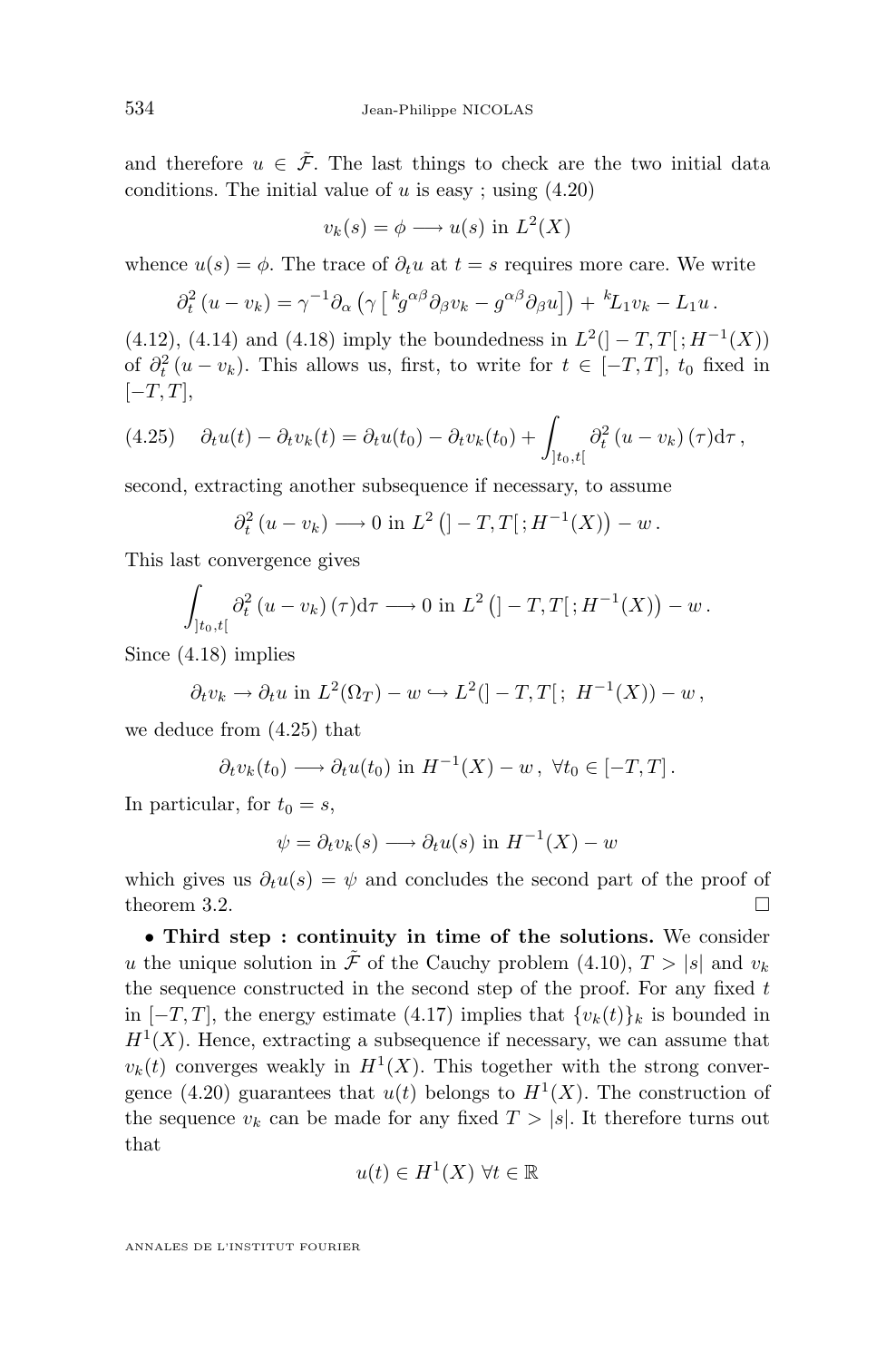and hence, the energy estimate  $(4.9)$  is valid for all t, s. This implies in par-ticular that for any solution u of [\(2.4\)](#page-5-0) in  $\mathcal{F}$ , the energy  $E(t, u)$  is continuous in time. Besides, it is easy to show that

(4.26) 
$$
u \in \tilde{\mathcal{F}} \Longrightarrow u \in \mathcal{C} (\mathbb{R}_t; H^1(X) - w) .
$$

The continuity of the energy therefore entails the strong continuity of  $u$  in time with values in  $H^1(X)$ , which proves  $u \in \mathcal{F}$ . We now prove (4.26). Let  $v \in \tilde{\mathcal{F}}$  and  $w \in H^1(X)$ . We put for  $t \in \mathbb{R}$ 

$$
f(t) = \langle v(t), w \rangle_{H^1(X)}.
$$

Given  $t_0 \in \mathbb{R}$  we show the continuity of f at  $t_0$ . Let  $t_n \to t_0$  and  $\{w_k\}_k$ a sequence in  $\mathcal{C}^{\infty}(X)$  converging towards w in  $H^1(X)$ . For each k, using  $v \in \mathcal{C}(\mathbb{R}_t; L^2(X)),$  we have

$$
\langle v(t_n) - v(t_0), w_k \rangle_{H^1(X)} = \langle v(t_n) - v(t_0), (1 - \Delta_h) w_k \rangle_{L^2(X)} \longrightarrow 0,
$$
  

$$
n \longrightarrow +\infty,
$$

where  $\Delta_h = \gamma^{-1} \partial_\alpha (\gamma h^{\alpha\beta} \partial_\beta)$  is the Laplacian associated with the metric h on X, introduced in section [2](#page-4-0) to define the  $H^1$  norm on X, and to which the measure  $d\nu$  is associated. We write

$$
\langle v(t_n) - v(t_0), w \rangle_{H^1(X)} = \langle v(t_n) - v(t_0), w - w_k \rangle_{H^1(X)} + \langle v(t_n) - v(t_0), w_k \rangle_{H^1(X)}.
$$

Consider  $\varepsilon > 0$ . Using the fact that  $v \in L^{\infty}_{loc}(\mathbb{R}_{t}; H^{1}(X))$ , we choose k large enough so that for all  $n$ 

$$
\left| \langle v(t_n) - v(t_0), w - w_k \rangle_{H^1(X)} \right| \leqslant \varepsilon/2,
$$

then, for this value of  $k$ , we choose n large enough so that

$$
\left| \langle v(t_n) - v(t_0), w_k \rangle_{H^1(X)} \right| \leqslant \varepsilon/2.
$$

This proves the continuity of  $f(t)$  and concludes the proof of theorem [3.2.](#page-9-0)  $\Box$ 

#### **4.2. Proof of corollary [3.3](#page-9-0)**

First, we write  $(3.1)$  as a special case of  $(2.4)$ :

$$
\partial_t^2 u - g^{\alpha\beta} \partial_\alpha \partial_\beta u = \Box u + \gamma^{-1} \partial_\alpha (\gamma g^{\alpha\beta}) \partial_\beta u = 0.
$$

Since  $g, g^{-1} \in W^{1,\infty}_{loc}(\tilde{X})$ , the coefficients of the first order operator clearly belong to  $L^{\infty}_{\text{loc}}(\tilde{X})$  and we are in the framework of theorem [3.2.](#page-9-0) To check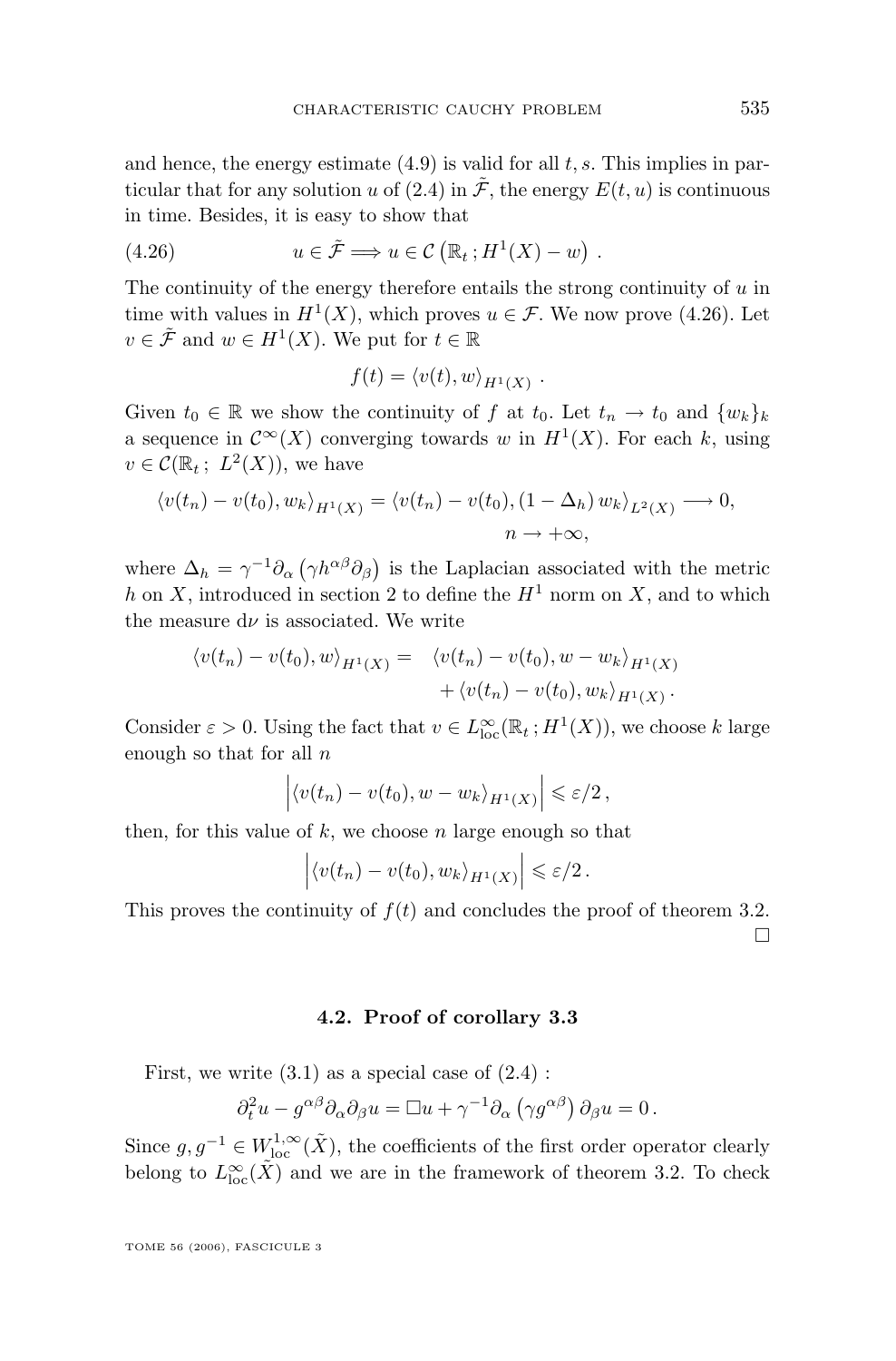<span id="page-20-0"></span>that we can get more regular solutions, we simply apply a partial derivation to [\(3.1\)](#page-9-0) :

$$
\partial_{\mu} (\partial_t^2 u - g^{\alpha \beta} \partial_{\alpha} \partial_{\beta} u) = (\partial_t^2 - g^{\alpha \beta} \partial_{\alpha} \partial_{\beta}) \partial_{\mu} u - (\partial_{\mu} g^{\alpha \beta}) \partial_{\alpha} \partial_{\beta} u.
$$

We can therefore write the following system of equations :

$$
\begin{cases}\n(\partial_t^2 - g^{\alpha\beta}\partial_\alpha\partial_\beta) u = 0 \\
(\partial_t^2 - g^{\alpha\beta}\partial_\alpha\partial_\beta) \partial_\mu u = (\partial_\mu g^{\alpha\beta}) \partial_\alpha\partial_\beta u, \ \mu = 1, ..., n.\n\end{cases}
$$

This system is of the form

(4.27) 
$$
\left(\partial_t^2 - g^{\alpha\beta}\partial_\alpha\partial_\beta\right)U = L_1U, \ U = {}^t(u, \partial_1u, ..., \partial_nu) ,
$$

where  $L_1$  is a first order differential operator whose coefficients belong to  $L^{\infty}_{\text{loc}}(\tilde{X})$  since the metric g is in  $W^{1,\infty}_{\text{loc}}(\tilde{X})$ . By theorem [3.2](#page-9-0) (in the case where the unknown function is a vector field), the system  $(4.27)$  admits a well-posed Cauchy problem in  $\tilde{\mathcal{F}}$  and the solutions belong to  $\mathcal{F}$ . This guarantees the additional regularity of solutions of [\(3.1\)](#page-9-0) for data in  $H^2 \oplus H^1$ and concludes the proof of corollary [3.3.](#page-9-0)  $\Box$ 

#### **4.3. Proof of theorem [3.4.](#page-10-0)**

• **Inequalities [\(2.20\)](#page-8-0) and [\(2.21\)](#page-8-0).** To prove these inequalities with our regularity assumptions, we define a regularization of the solution  $u$  by functions  $u_k$  in  $H^2_{loc}(\tilde{X})$  that satisfy estimates of type [\(2.20\)](#page-8-0)-[\(2.21\)](#page-8-0), with constants uniform in k, and that converge towards u strongly in  $H^1(X_t)$ for all t and in  $H^1(\Sigma)$ . This makes a crucial use of corollary [3.3.](#page-9-0)

We write equation [\(2.4\)](#page-5-0) as follows

(4.28) 
$$
\partial_t^2 u - g^{\alpha\beta} \partial_\alpha \partial_\beta u + \tilde{L}_1 u = 0,
$$

where

$$
\tilde{L}_1 = -\gamma^{-1} (\partial_{\alpha} (\gamma g^{\alpha \beta})) \partial_{\beta} + L_1 =: p^0 \partial_t + p^{\beta} \partial_{\beta} + q,
$$
  

$$
p^0 = b^0, p^{\beta} = -\gamma^{-1} (\partial_{\alpha} (\gamma g^{\alpha \beta})) + b^{\beta}, q = c.
$$

The coefficients of  $\tilde{L}_1$  satisfy

$$
p^0, p^\beta \in \mathcal{C}^0(\tilde{X}), q \in L^\infty_{\text{loc}}(\tilde{X}).
$$

We define an approximation of equation  $(4.28)$  in which only the coefficients of  $\tilde{L}_1$  are regularized :

(4.29) 
$$
\partial_t^2 u - g^{\alpha\beta} \partial_\alpha \partial_\beta u + \tilde{L}_1^k u = 0, \tilde{L}_1^k = p_k^0 \partial_t + p_k^\beta \partial_\beta + q_k,
$$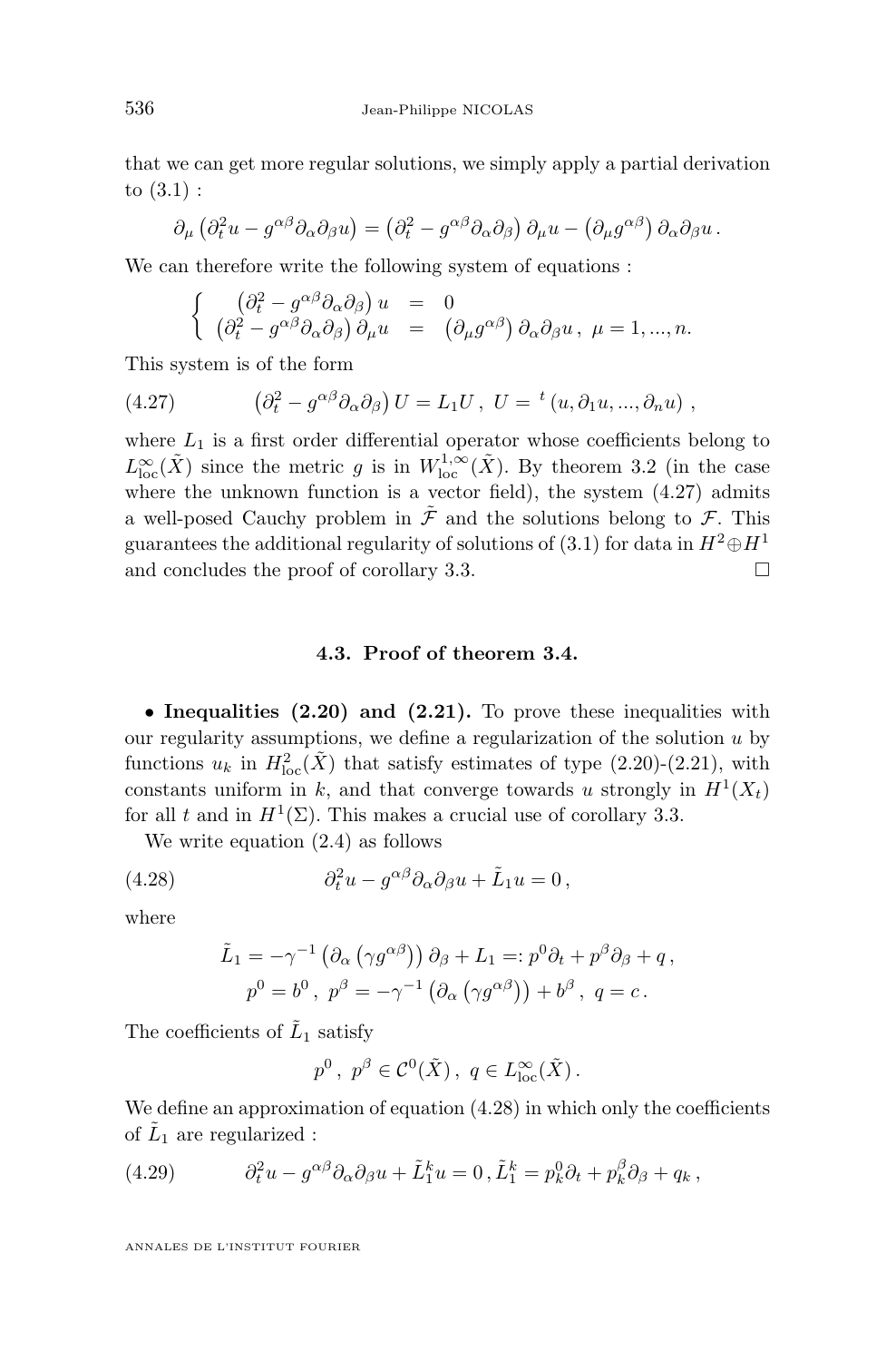<span id="page-21-0"></span>where the coefficients of  $\tilde{L}_1^k$  satisfy

$$
(4.30) \t\t\t p_k^0, \ p_k^\beta, \ q_k \in \mathcal{C}^\infty(\tilde{X}),
$$

(4.31) 
$$
p_k^0 \to p^0 \text{ in } C(\tilde{X}), \ p_k^{\beta} \to p^{\beta} \text{ in } C(\tilde{X}),
$$

(4.32) 
$$
q_k \to q \text{ in } L^p_{\text{loc}}(\tilde{X}), \ \forall 1 \leq p < +\infty,
$$

(4.33)  $q_k$  bounded in  $L^{\infty}([-T, T[ \times X) \ \forall T > 0$ .

Let  $(u_0, u_1) \in H^1(X) \oplus L^2(X)$ . We consider  $u \in \mathcal{F}$  the solution of  $(4.28)$ such that  $u(0) = u_0$  and  $\partial_t u(0) = u_1$ . We also consider some sequences  ${u_0^k}_{k}$  and  ${u_1^k}_{k}$  of smooth functions on X such that

(4.34) 
$$
u_0^k \to u_0
$$
 in  $H^1(X)$  and  $u_1^k \to u_1$  in  $L^2(X)$ .

Let  $u_k \in H^2_{loc}(\tilde{X})$  the solution in  $\mathcal F$  of [\(4.29\)](#page-20-0) such that  $u_k(0) = u_0^k$  and  $\partial_t u_k(0) = u_1^k$ . For each k,  $u_k$  satisfies estimates of type [\(2.20\)](#page-8-0) and [\(2.21\)](#page-8-0) uniformly in k, more precisely there exists  $C > 0$  such that, for all k:

(4.35) 
$$
\|u_{k_{\lvert \Sigma}}\|_{1,\Sigma}^{2} \leq C \left( \|u_{0}^{k}\|_{H^{1}(X)}^{2} + \|u_{1}^{k}\|_{L^{2}(X)}^{2} \right)
$$

(4.36) 
$$
\|u_0^k\|_{H^1(X)}^2 + \|u_1^k\|_{L^2(X)}^2 \leq C \|u_k|_{\Sigma}\|_{1,\Sigma}^2.
$$

In order to establish [\(2.20\)](#page-8-0) and [\(2.21\)](#page-8-0) for u, we only need to prove that  $u_k$ converges towards u in  $H^1(\Sigma)$ , since

$$
\|u_0^k\|_{H^1(X)}^2 + \|u_1^k\|_{L^2(X)}^2 \to \|u_0\|_{H^1(X)}^2 + \|u_1\|_{L^2(X)}^2 = E(0, u) \text{ as } k \to +\infty.
$$

We will use the following proposition.

Proposition 4.2. — *We consider the equation*

(4.37) 
$$
\partial_t^2 v - g^{\alpha \beta} \partial_{\alpha \beta}^2 v + Lv = f
$$

where L is a first order differential operator with smooth coefficients on  $\tilde{X}$ and the source f belongs to  $L^2_{\text{loc}}(\tilde{X})$ .

(1) We consider  $T > 0$  and  $\Omega_T = ]-T, T[ \times X,$  there exists a continu*ous positive function*  $C_1(T, g, L)$  *of*  $T$ *, the norms of*  $g$  *and*  $g^{-1}$  *in*  $W^{1,\infty}(\Omega_T)$  and the norms of the coefficients of L in  $L^{\infty}(\Omega_T)$ , such *that, for any solution* v *of*  $(4.37)$  in  $\mathcal F$  *and for all*  $t, s \in [-T, T]$  *:* 

(4.38) 
$$
E(t, v) \leq C_1(T, g, L) \left( E(s, v) + ||f||^2_{L^1(]-T, T[ \, ; \, L^2(X))} \right).
$$

(2) We now consider  $T > \max\{|\min \varphi|, |\max \varphi|\}.$  There exist contin*uous positive functions*  $C_2(T, g, L)$ *,*  $C_3(T, g, L, f)$  *of* T*, the norms of* g and  $g^{-1}$  in  $W^{1,\infty}(\Omega_T)$  and the norms of the coefficients of L in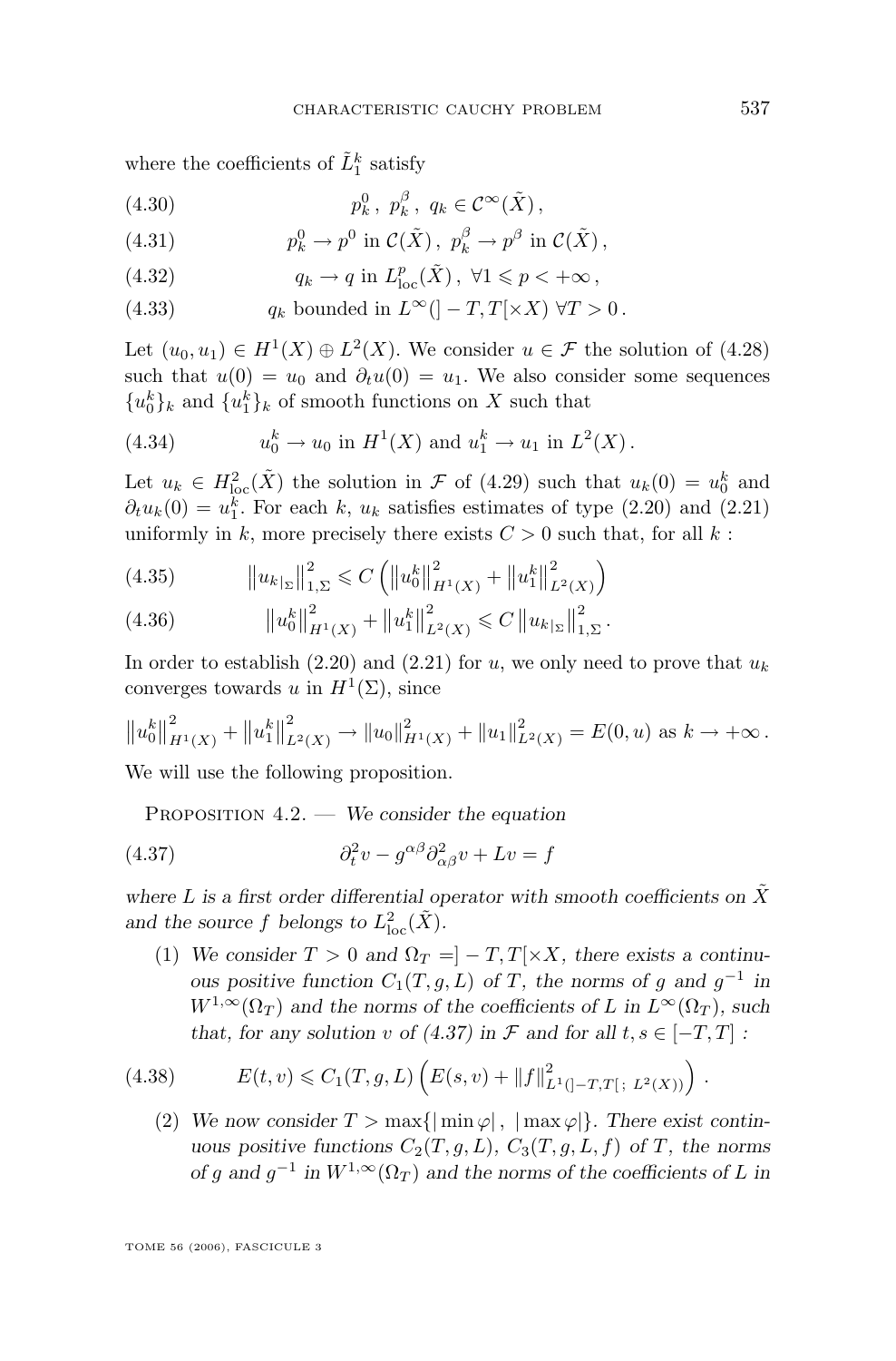<span id="page-22-0"></span> $L^{\infty}(\Omega_T)$ , such that, for any solution v of [\(4.37\)](#page-21-0) in  $H^2_{\text{loc}}(\tilde{X})$  and for *any*  $s \in [-T, T]$ *, we have*<sup>(2)</sup> :

$$
(4.39) \qquad ||v_{|_{\Sigma}}||_{H^1(\Sigma)} \leqslant C_2(T, g, L) \left( E(s, v) + ||f||^2_{L^1(]-T, T[ \, ; \, L^2(X))} \right),
$$

(4.40) 
$$
E(s,v) \leq C_3(T,g,L) \left( \|v_{|_{\Sigma}}\|_{H^1(\Sigma)} + \|f\|_{L^2(\Omega_T)}^2 \right).
$$

*Remark 4.3. —* Estimate (4.40) will not be useful to us, we have given it for completeness.

*Proof.*

(1) Proof of [\(4.38\)](#page-21-0). We have obtained in the proof of theorem [3.2](#page-9-0) that estimate [\(2.16\)](#page-7-0) is valid for solutions of [\(2.4\)](#page-5-0) in  $\mathcal F$  under the assumption (H1). If we consider some source f in  $L^1_{loc}(\mathbb{R}_t; L^2(X))$ , we still have existence and uniqueness in  $\mathcal F$  of the solutions of

$$
\Box v + L_1 v = f
$$

and these solutions are given in terms of their initial data at time s by the Duhamel formula<sup>(3)</sup>

$$
(4.41) \qquad \left(\begin{array}{c}v(t)\\ \partial_tv(t)\end{array}\right) = \mathcal{U}(t,s)\left(\begin{array}{c}v(s)\\ \partial_tv(s)\end{array}\right) + \int_s^t \mathcal{U}(t,\tau)\left(\begin{array}{c}0\\ f(\tau)\end{array}\right)\mathrm{d}\tau\,,
$$

where  $\mathcal{U}(t, s)$  denotes the propagator for equation [\(2.4\)](#page-5-0), that to initial data  $t(u(s), \partial_t u(s))$ , associates the solution at time t:  $t(u(t), \partial_t u(t))$ . Equation [\(4.37\)](#page-21-0) in the source-free case can be written as

$$
\Box v + \gamma^{-1} \left( \partial_{\alpha} \left( \gamma g^{\alpha \beta} \right) \right) \partial_{\beta} v + Lv = 0
$$

and therefore the solutions satisfy estimate [\(2.16\)](#page-7-0) with a bound  $e^{K_1(T,g,L)|t-s|}$  where  $K_1$  is a continuous positive function of T, the norms of g and  $g^{-1}$  in  $W^{1,\infty}$  ( $]-T,T[ \times X)$  and the norms of the coefficients of L in  $L^{\infty}$ ( $]-T, T[ \times X)$ . This together with (4.41) entail [\(4.38\)](#page-21-0) with  $C_1 = e^{2TK_1}$  for solutions in  $\mathcal F$  of equation [\(4.37\)](#page-21-0) with a source  $f \in L^1_{loc}(\mathbb{R}_t; L^2(X)).$ 

(2) Proof of (4.39). The fact that we are dealing with a solution that is locally  $H^2$  allows us to use the same type of integrations by parts

 $(2)$  The existence of such solutions is not guaranteed in the general case because of the low regularity of  $f$ , but we will use this proposition in cases where we know such solutions, namely the functions  $u_k$  or rather the difference  $u_k - u_l$  between two such solutions; see equation [\(4.43\)](#page-24-0).

 $(3)$  This is established by a standard fixed point argument.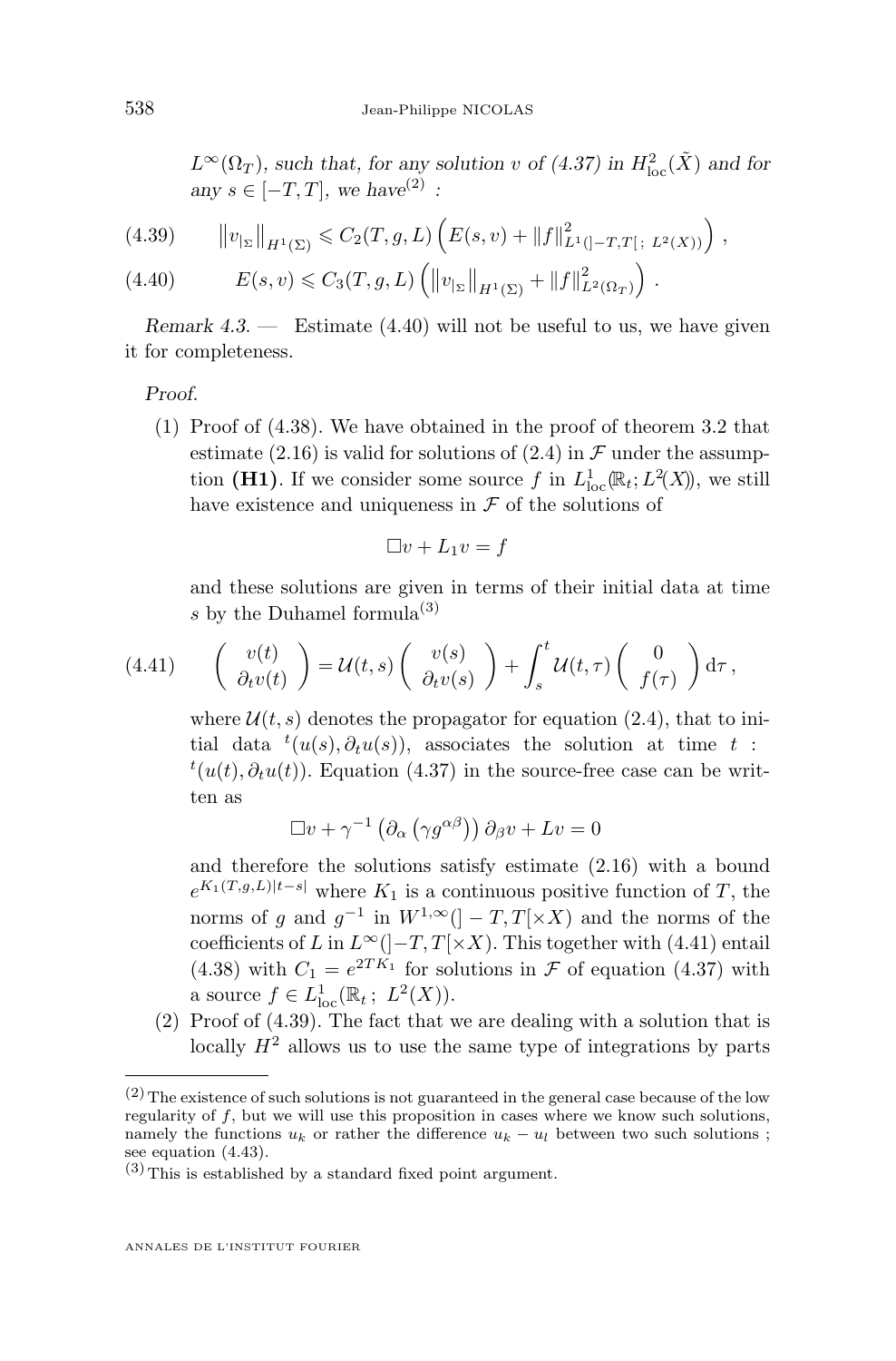as Lars Hörmander. For  $v \in H^2_{loc}(\tilde{X})$  solution of [\(4.37\)](#page-21-0), we write

$$
0 = 2\partial_t v \left( \partial_t^2 v - g^{\alpha \beta} \partial_{\alpha \beta}^2 v + Lv - f \right)
$$
  
\n
$$
= \partial_t \left[ \left( \partial_t v \right)^2 + g^{\alpha \beta} \partial_\alpha v \partial_\beta v + v^2 \right] - 2\gamma^{-1} \partial_\alpha \left[ \gamma g^{\alpha \beta} \partial_t v \partial_\beta v \right]
$$
  
\n(4.42) 
$$
+ 2\partial_t vLv + 2\gamma^{-1} \partial_\alpha \left( \gamma g^{\alpha \beta} \right) \partial_t v \partial_\beta v - \left( \partial_t g^{\alpha \beta} \right) \partial_\alpha v \partial_\beta v - 2v \partial_t v - 2f \partial_t v
$$

Integrating (4.42) on the domain  $\Omega_T^- = \{-T \leq t \leq \varphi(x)\}\)$  for the measure dtd $\nu = \gamma dt dx$ , we obtain

$$
0 = \int_{\Sigma} \left( (\partial_t v)^2 + g^{\alpha \beta} \partial_{\alpha} v \partial_{\beta} v + v^2 \right) d\nu_{\Sigma}
$$
  

$$
- \int_{X_{-\tau}} \left( (\partial_t v)^2 + g^{\alpha \beta} \partial_{\alpha} v \partial_{\beta} v + v^2 \right) d\nu
$$
  

$$
+ \int_{\Sigma} 2g^{\alpha \beta} \partial_t v \partial_{\alpha} \varphi \partial_{\beta} v d\nu_{\Sigma}
$$
  

$$
+ \int_{\Omega_{\tau}^-} \left( 2\partial_t v L v + 2\gamma^{-1} \partial_{\alpha} \left( \gamma g^{\alpha \beta} \right) \partial_t v \partial_{\beta} v \right.
$$
  

$$
- \left( \partial_t g^{\alpha \beta} \right) \partial_{\alpha} v \partial_{\beta} v - 2v \partial_t v - 2f \partial_t v \right) dt d\nu.
$$

The first three terms give (using the fact that  $\Sigma$  is totally null)

$$
-E(-T, v) + \int_{\Sigma} (\partial_t v)^2 dv_{\Sigma}^0
$$
  
+ 
$$
\int_{\Sigma} (g^{\alpha\beta} (\partial_{\alpha} v + \partial_{\alpha} \varphi \partial_t v) (\partial_{\beta} v + \partial_{\beta} \varphi \partial_t v) + v^2) dv_{\Sigma}
$$
  
= 
$$
-E(-T, v) + ||v_{|\Sigma}||_{H^1(\Sigma)}^2
$$

and the other terms, thanks to the assumptions on  $q$  and the coefficients of  $L$ , can be estimated by

$$
\begin{aligned} &C(T,g,L)\int_{-T}^{T}E(t,v)\mathrm{d}t+2\int_{\Omega_{T}^{-}}|\partial_{t}vf|\,\mathrm{d}t\mathrm{d}\nu\\ &\leqslant\ &C(T,g,L)\int_{-T}^{T}E(t,v)\mathrm{d}t+\|\partial_{t}v\|_{L^{\infty}(]-T,T[ \,; \, L^{2}(X))}^{2}\\ &+\|f\|_{L^{1}(]-T,T[ \,; \, L^{2}(X))}^{2}\\ &\leqslant\ &C(T,g,L)\int_{-T}^{T}E(t,v)\mathrm{d}t+\sup_{t\in ]-T,T[}E(t,v)+\|f\|_{L^{1}(]-T,T[ \,; \, L^{2}(X))}^{2}\,, \end{aligned}
$$

where  $C$  has the required continuity properties. Estimate  $(4.38)$ then gives [\(4.39\)](#page-22-0).

(3) Proof of [\(4.40\)](#page-22-0). For the converse inequality, for  $\min \varphi \leq t \leq T$ , we integrate (4.42) on the domain  $\Omega_t^+ = {\varphi(x) \leqslant s \leqslant t}$ , *i.e.*, the set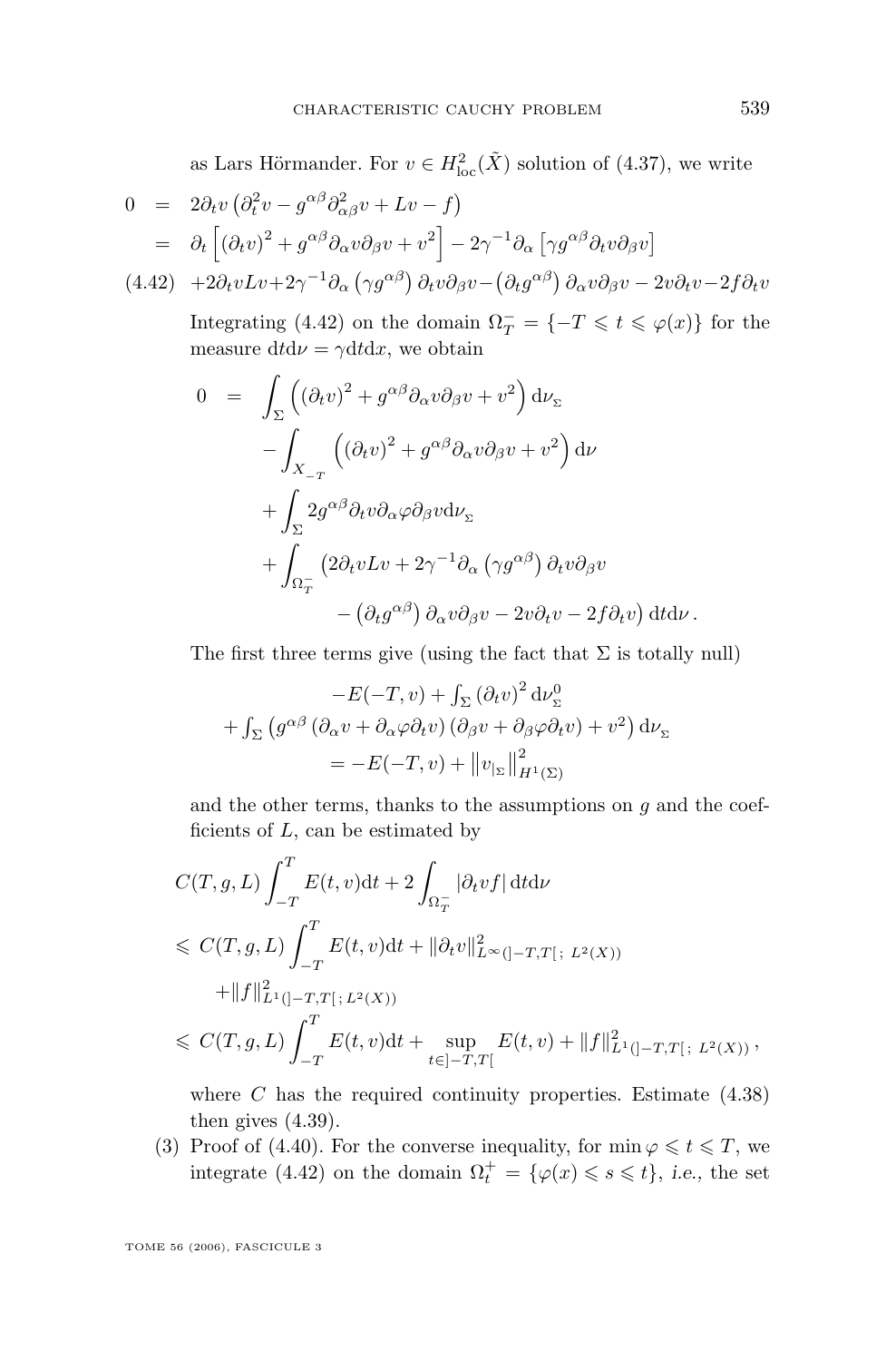<span id="page-24-0"></span>of points of  $\tilde{X}$  situated in the future of  $\Sigma$  and in the past of  $X_t$ . Following Hörmander, we put

$$
E_{\varphi}(t,v) = \int_{\varphi(x)\leq t} \left( (\partial_t v(t,x))^2 + g^{\alpha\beta}(t,x)\partial_\alpha v(t,x)\partial_\beta v(t,x) + v(t,x)^2 \right) d\nu.
$$

We obtain

$$
0 = -\int_{\Sigma \cap \Omega_t^+} \left( (\partial_t v)^2 + g^{\alpha \beta} \partial_\alpha v \partial_\beta v + v^2 \right) d\nu_{\Sigma} + E_{\varphi}(t, v)
$$

$$
- \int_{\Sigma \cap \Omega_t^+} 2g^{\alpha \beta} \partial_t v \partial_\alpha \varphi \partial_\beta v d\nu_{\Sigma}
$$

$$
+ \int_{\Omega_t^+} \left( 2\partial_t v L v + 2\gamma^{-1} \partial_\alpha \left( \gamma g^{\alpha \beta} \right) \partial_t v \partial_\beta v \right. \left. - \left( \partial_t g^{\alpha \beta} \right) \partial_\alpha v \partial_\beta v - 2v \partial_t v - 2f \partial_t v \right) dt d\nu.
$$

The first three terms give

$$
E_{\varphi}(t,v) - ||v_{|\Sigma}||_{H^1(\Sigma \cap \Omega_t^+)}^2
$$

and the remainder can be estimated by

$$
C(T, g, L) \int_{-T}^{t} E_{\varphi}(s, v) \mathrm{d}s + \int_{\Omega_{T}^{+}} |f^{2}| \mathrm{d}s \mathrm{d}\nu,
$$

where C has the appropriate continuous dependence on T, g,  $g^{-1}$ and L. Gronwall's inequality entails for  $\max \varphi < t \leq T$ 

$$
E(t, v) \leqslant \tilde{C}(T, g, L) \left( \left\| v_{|\Sigma} \right\|_{H^1(\Sigma)}^2 + \left\| f \right\|_{L^2(\Omega_T)}^2 \right),
$$

where  $\tilde{C}$  again has the required continuity properties. Eventually, estimate [\(4.38\)](#page-21-0) gives [\(4.40\)](#page-22-0).

This concludes the proof of proposition [4.2.](#page-21-0)  $\Box$ 

Let us now consider, for  $k \in \mathbb{N}$ , the solution  $u_k$  of [\(4.29\)](#page-20-0) associated with the initial data  $u_0^k$ ,  $u_1^k$  defined above. Using standard energy estimates of type [\(2.16\)](#page-7-0), we see that for all  $T > 0$ ,  $||u_k||_{\mathcal{F},T}$  is bounded uniformly in k. Now consider the equation satisfied by  $u_k - u_l$ , for  $k, l \in \mathbb{N}$ :

(4.43) 
$$
\partial_t^2 (u_k - u_l) - g^{\alpha \beta} \partial_\alpha \partial_\beta (u_k - u_l) + \tilde{L}_1^k (u_k - u_l) = \left(\tilde{L}_1^l - \tilde{L}_1^k\right) u_l.
$$

Let  $T > 0$ , estimate [\(4.38\)](#page-21-0) and the hypotheses on  $\tilde{L}_1^k$  give the existence of a constant  $C > 0$ , independent of k, l and of  $t \in [-T, T]$  such that, for all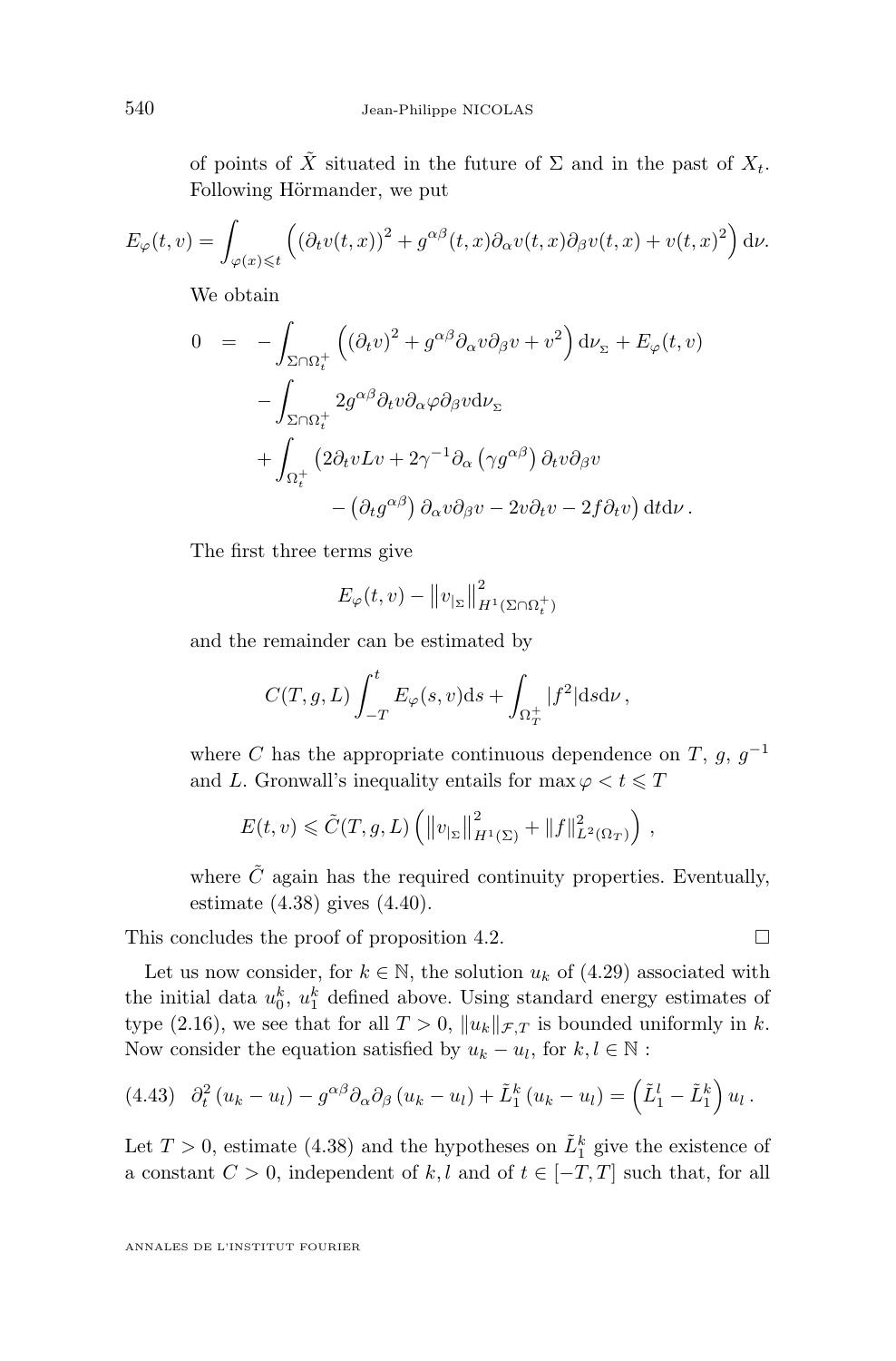<span id="page-25-0"></span>
$$
t \in [-T, T],
$$
  
\n
$$
E(t, u_k - u_l) \leq C \left( \|u_0^k - u_0^l\|_{H^1(X)}^2 + \|u_1^k - u_1^l\|_{L^2(X)}^2 + \left\| \left(\tilde{L}_1^l - \tilde{L}_1^k\right)u_l\right\|_{L^1([-T, T[ ; L^2(X))}^2 \right).
$$

Since

$$
\left(\tilde{L}_1^l - \tilde{L}_1^k\right)u_l = (p_0^k - p_0^l)\partial_t u_l + (p_k^\alpha - p_l^\alpha)\partial_\alpha u_l + (q_k - q_l)u_l,
$$

using [\(4.31\)](#page-21-0), the boundedness of  $\{u_l\}_l$  in  $\mathcal{C}^0([-T,T]$ ;  $H^1(X)) \cap \mathcal{C}^1([-T,T]$ ;  $L^2(X)$ , a Sobolev embedding  $H^1(X) \hookrightarrow L^{p_1}(X)$  with  $p_1 > 2$  and  $(4.32)$ for  $p = 2p_1/(p_1 - 2)$  we see that  $\{u_k\}_k$  converges in  $\mathcal{C}([-T,T], H^1(X)) \cap$  $\mathcal{C}^1([-T,T], L^2(X))$ . Allowing k to tend to  $+\infty$  in equation [\(4.29\)](#page-20-0), we see that the limit of  $u_k$  is the solution u of [\(2.4\)](#page-5-0) associated with the data  $t(u_0, u_1)$  at  $t = 0$  (this uses the convergence just established as well as  $(4.31), (4.32)$  $(4.31), (4.32)$  $(4.31), (4.32)$  and  $(4.34)$ ). This convergence and inequality  $(4.39)$  for  $u_k-u_l$ then give that the restriction of  $u_k$  to  $\Sigma$  convergences strongly in  $H^1(\Sigma)$ (here again we need to use the convergence of  $(\tilde{L}_1^l - \tilde{L}_1^k) u_l$  towards 0 in  $L^1(]-T,T[$ ,  $L^2(X))$ ). Moreover, using once again the convergence of  $u_k$  $\text{in } \mathcal{C}^0([-T,T]; H^1(X)) \cap \mathcal{C}^1([-T,T]; L^2(X)) \text{ and standard trace theorems,}$ we see that  $u_{k|_{\Sigma}}$  converges to  $u_{|_{\Sigma}}$  in  $L^2(\Sigma)$ . By uniqueness it follows that  $u_{k|_{\Sigma}}$  converges to  $u_{|_{\Sigma}}$  in  $H^1(\Sigma)$ . This entails inequalities [\(2.20\)](#page-8-0) and [\(2.21\)](#page-8-0) for u.

*Remark 4.4.* — It is in this part of the proof that we require a bit more regularity on the metric and the coefficients of the first order terms than in Hörmander's proposed setting, since we need the convergence of  $(\tilde{L}_1^l - \tilde{L}_1^k) u_l$  towards 0 in  $L^1$   $(]-T,T[$ ,  $L^2(X))$  as  $k, l \to +\infty$ . Note that all we need to guarantee this convergence is the convergence of  $p_k^0$  towards  $p^0$  and of  $p_k^{\alpha}$  towards  $p^{\alpha}$  in  $L^1_{loc}(\mathbb{R}_t; \mathcal{C}^0(X))$  and of  $q_k$  towards q in  $L^1_{loc}(\mathbb{R}_t; L^p(X))$  for all  $p < \infty$ . This is true as soon as g,  $p^0$  and  $p^{\alpha}$ belong to  $L^{\infty}_{loc}(\mathbb{R}_t; C^0(X))$  and  $q \in L^{\infty}_{loc}(\tilde{X})$ . All the rest of the proof is valid for a Lipschitz metric and coefficients of L in  $L^{\infty}_{loc}(\tilde{X})$ . Remembering that  $p^0$  and  $p^{\alpha}$  contain first order derivatives of the metric, this remark entails theorem [3.5.](#page-10-0)

This shows that under hypothesis (H2), the operator  $\mathbb{T}_{\Sigma}$ , that to a solution u of [\(2.4\)](#page-5-0) in  $\mathcal E$  associates the trace of the solution u on  $\Sigma$  (well defined since the solution is in  $\mathcal{F} \hookrightarrow H^1_{loc}(\tilde{X})$ , is a one-to-one bounded linear operator from  $\mathcal E$  to  $H^1(\Sigma)$ . It remains to establish the surjectivity.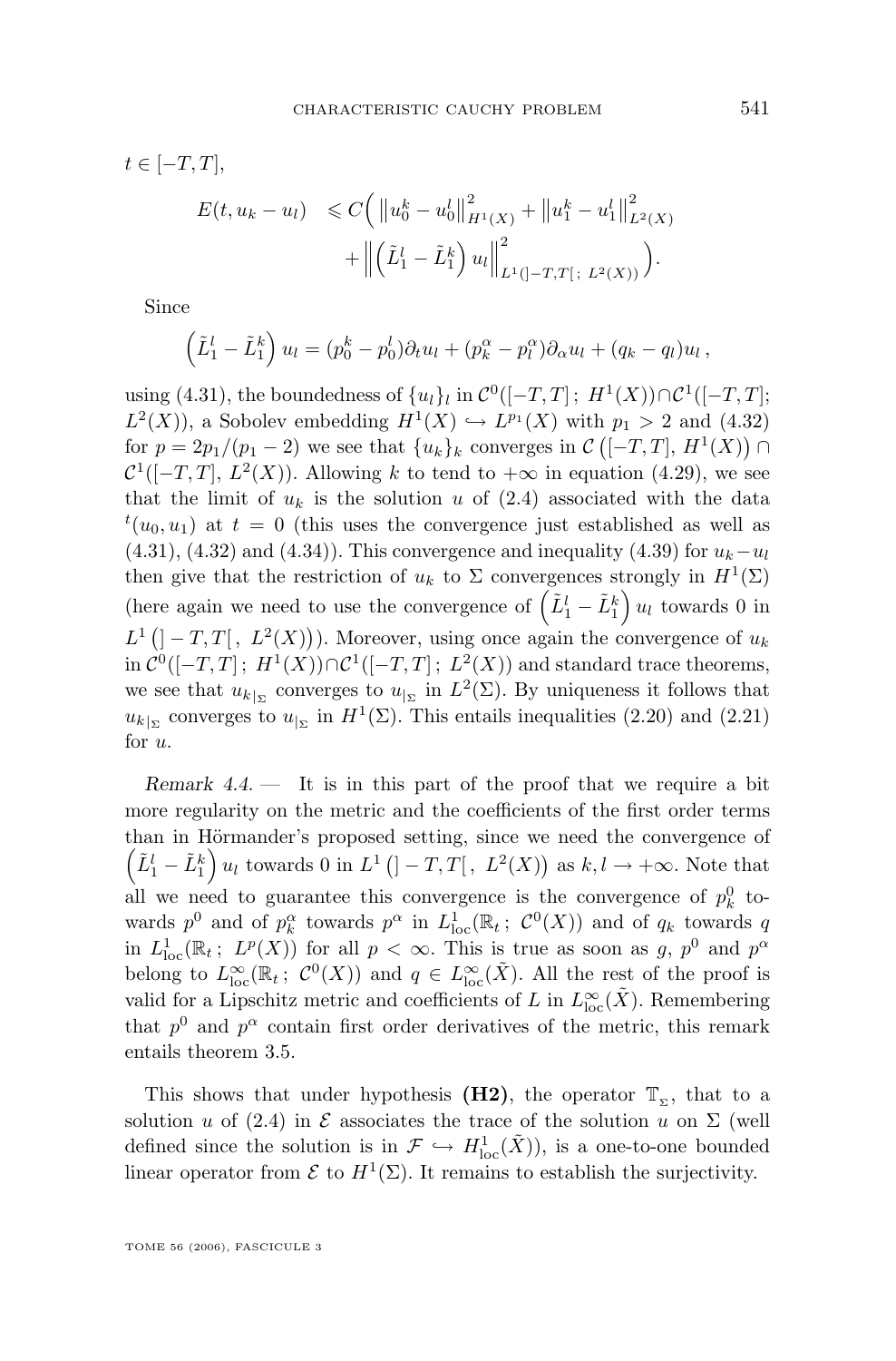•  $\mathbb{T}_{\Sigma}$  is surjective. Let  $v \in H^{1}(\Sigma)$ , we prove that there exists  $u \in \mathcal{E}$ such that  $v = \mathbb{T}_{\infty} u$ . To do so, we adopt the same regularization procedure as in the second step of the proof of theorem [3.2,](#page-9-0) *i.e.*, we consider  $\{\,^k g\}_k$  and  $\{ {}^k L_1 \}_k$  defined by (a) and (b) and satisfying [\(4.11\)](#page-16-0)-[\(4.15\)](#page-16-0). We introduce for each  $k$  a regularized equation to which we can apply theorem [2.1.](#page-7-0) Equation  $(4.16)$  will not do because we cannot guarantee that  $\Sigma$  is weakly spacelike for  ${}^kg$ . In order to make up for this, all we need to do is slow down the propagation speed for [\(4.16\)](#page-16-0). We consider a sequence  $\{\,^k\lambda\}_k, \,^k\lambda \to 1$  as  $k \to +\infty$ ,  $0 \lt k \lambda \lt 1$ , such that

$$
\forall k, \ {}^{k}\lambda^{k}g^{\alpha\beta}(x,\varphi(x))\partial_{\alpha}\varphi(x)\partial_{\beta}\varphi(x) < 1 \text{ almost everywhere on } X.
$$

We have automatically that  $\{\kappa \lambda^{-1} \kappa g\}_k$  satisfies [\(4.11\)](#page-16-0), [\(4.12\)](#page-16-0) and [\(4.15\)](#page-16-0). For each  $k$ , we define the regularized equation

(4.44) 
$$
\frac{\partial^2 v}{\partial t^2} - k \lambda \gamma^{-1} \frac{\partial}{\partial x^{\alpha}} \left( \gamma \left( k g^{\alpha \beta} \right) \frac{\partial v}{\partial x^{\beta}} \right) + k L_1 v = 0.
$$

That is to say, we have slowed down the propagation speed so that  $\Sigma$  is now totally spacelike for each equation  $(4.44)$  (*i.e.*, for each k). We denote by  $u_k$ the unique solution of (4.44) in  $\mathcal F$  such that  $(u_k)_{|_{\Sigma}} = v, (\partial_t u_k)_{|_{\Sigma}} = 0$  (the existence and uniqueness of such solutions is given by theorem [2.1\)](#page-7-0). For each k, using theorem [2.1,](#page-7-0) we have an energy estimate [\(2.21\)](#page-8-0) for solutions in  $\mathcal F$  of equation (4.44). Using the properties of the regularized metric  $k_g$  and operator  ${}^k\!L_1$ , among which the equivalence (uniform in k and locally uniform in t) between the energy [\(2.15\)](#page-7-0) induced by g and that induced by  $k\lambda^{-1}$  kg, we obtain that  $\{u_k\}_k$  is bounded in  $\mathcal{C}([-T,T], H^1(X)) \cap \mathcal{C}^1([-T,T], L^2(X))$ for any  $T > \max{\{\min \varphi\}, \{\max \varphi\}\}.$  The rest of the proof follows [\[9\]](#page-27-0) with elements of the proof of theorem [3.2](#page-9-0) to deal with the regularized metric and operator  ${}^kL_1$ . Extracting a subsequence if necessary, we can conclude that  $u_k$  converges in the following spaces

$$
H^{1}(]-T, T[\times X) - w, H^{s}(]-T, T[\times X) \text{ for all } s < 1,
$$
  

$$
L^{\infty}([-T, T[; H^{1}(X)) - w - *,
$$

towards a function u,  $\partial_t u_k$  converges towards  $\partial_t u$  in  $L^{\infty}([-T,T[; L^2(X))$  –  $w - *$ . The convergences of <sup>k</sup>g, <sup>k</sup>L<sub>1</sub> and  $u_k$  allow us to interpret, as in the existence part of the proof of theorem [3.2,](#page-9-0) the convergence of each term of equation  $(4.44)$  in a common distribution space, hence u satisfies equation [\(2.4\)](#page-5-0) in the sense of distributions. Following again the proof of theorem [3.2,](#page-9-0) we show that u belongs to  $\tilde{\mathcal{F}}$  and therefore to  $\mathcal{F}$ . Moreover, the strong convergence in  $H<sup>s</sup>(]-T,T[×X)$  for all  $s < 1$  entails the convergence in